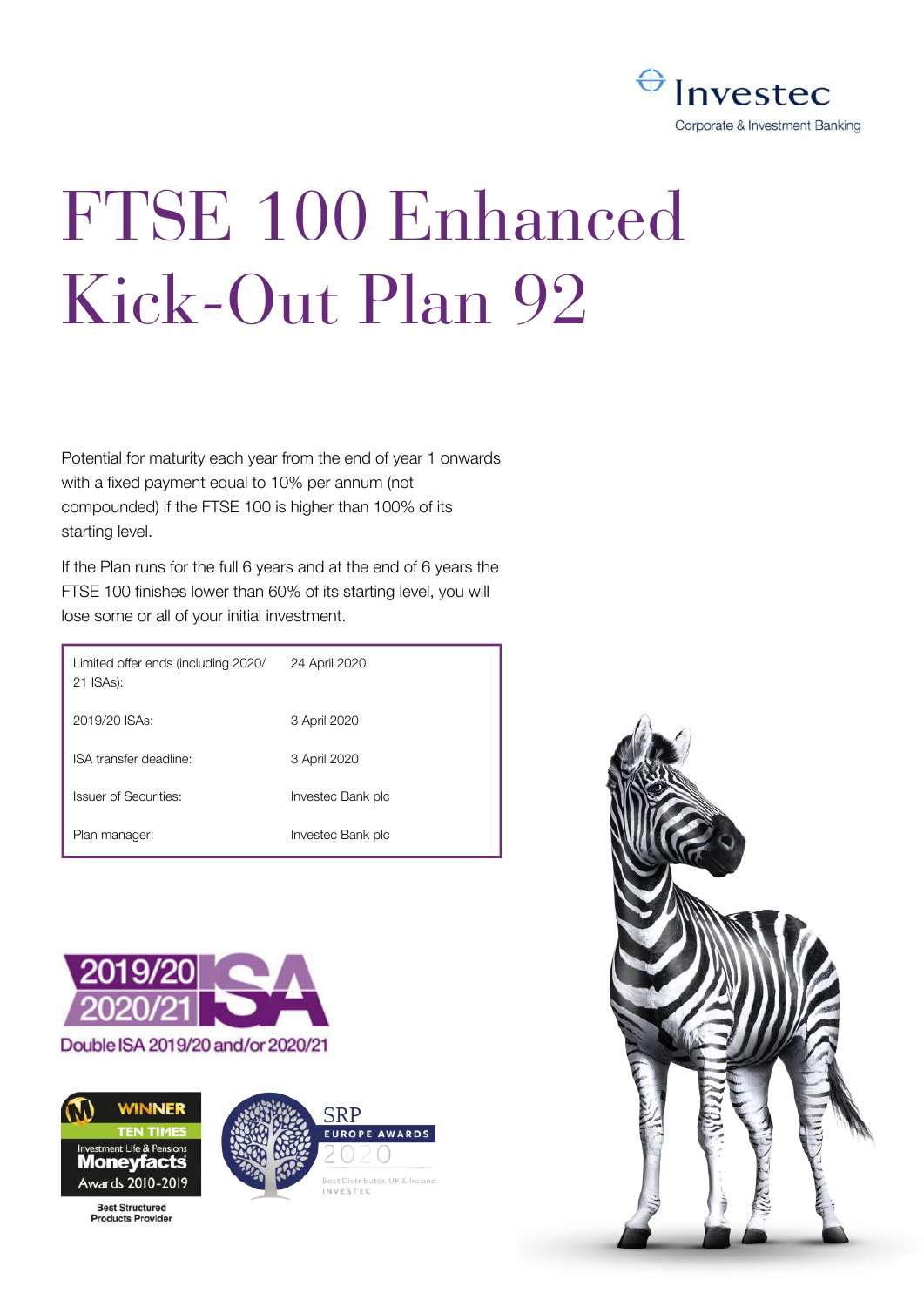# **Important information**

This document is not a prospectus, but an advertisement, and investors should not subscribe for any investment in the Plan except on the basis of information in the Key Information Document, the Base Prospectus dated 17 July 2019 relating to the Zebra Capital Plans Retail Structured Products Programme of Investec Bank plc and the related Final Terms and any Base Prospectus Supplements published since such date. Copies of the Base Prospectus and any Base Prospectus Supplements can be obtained upon request from Investec Structured Products, 30 Gresham Street, London, EC2V 7QP or via the website www.investec.com/structured-products.

The Financial Conduct Authority, alongside the Prudential Regulation Authority, regulates Investec Bank plc. They require us to give you this important information to help you decide whether the Plan is right for you. You should read this document and the Key Information Document carefully so that you understand what you are buying, and then keep it safe for future reference.

# About Investec

This brochure has been prepared by Investec Structured Products, which is a trading name of Investec Bank plc, which is part of the Investec group of companies.

Investec (comprising Investec Limited and Investec plc) is an international specialist bank and asset manager that provides a diverse range of financial products and services to a select client base in three principal markets, namely the UK and Europe, South Africa and Asia/Australia as well as certain other countries. The group was established in 1974 and currently has approximately 10,500 employees.

Investec focuses on delivering distinctive profitable solutions for its clients in three core areas of activity, namely Asset Management, Wealth & Investment and Specialist Banking. In September 2018, Investec announced the proposed demerger and separate listing of the Investec Asset Management business

which is expected to complete on 16 March 2020, subject to certain customary approvals.

Investec sponsors the Investec Derby Festival, the England & GB Women's Hockey teams, the Investec Rugby Championship and Investec Super Rugby in New Zealand. We are also proud to support Investec Opera Holland Park and the National Gardens Scheme.

For more information on Investec speak to your financial adviser or visit www.investec.com/structured-products.

# How can you contact us?

As you have a financial adviser, please continue to use them as your first point of contact.

Alternatively, you can write to us at:

# **Investec Structured Products,** PO Box 914, Newport, NP20 9PE.

You can also contact us by telephone on: 0344 892 0942.

Or visit our website: www.investec.com/structured-products

# How to Invest

# **Applications for the Plan must be submitted via a financial adviser.**

Cheques should be made payable to 'Investec Bank plc'; bankers' drafts or building society cheques must be made payable 'Investec Bank plc - reference (your name)'. Please note we cannot accept post-dated cheques.

Investec reserves the right to reject an application for any reason, including in circumstances where the Plan is oversubscribed.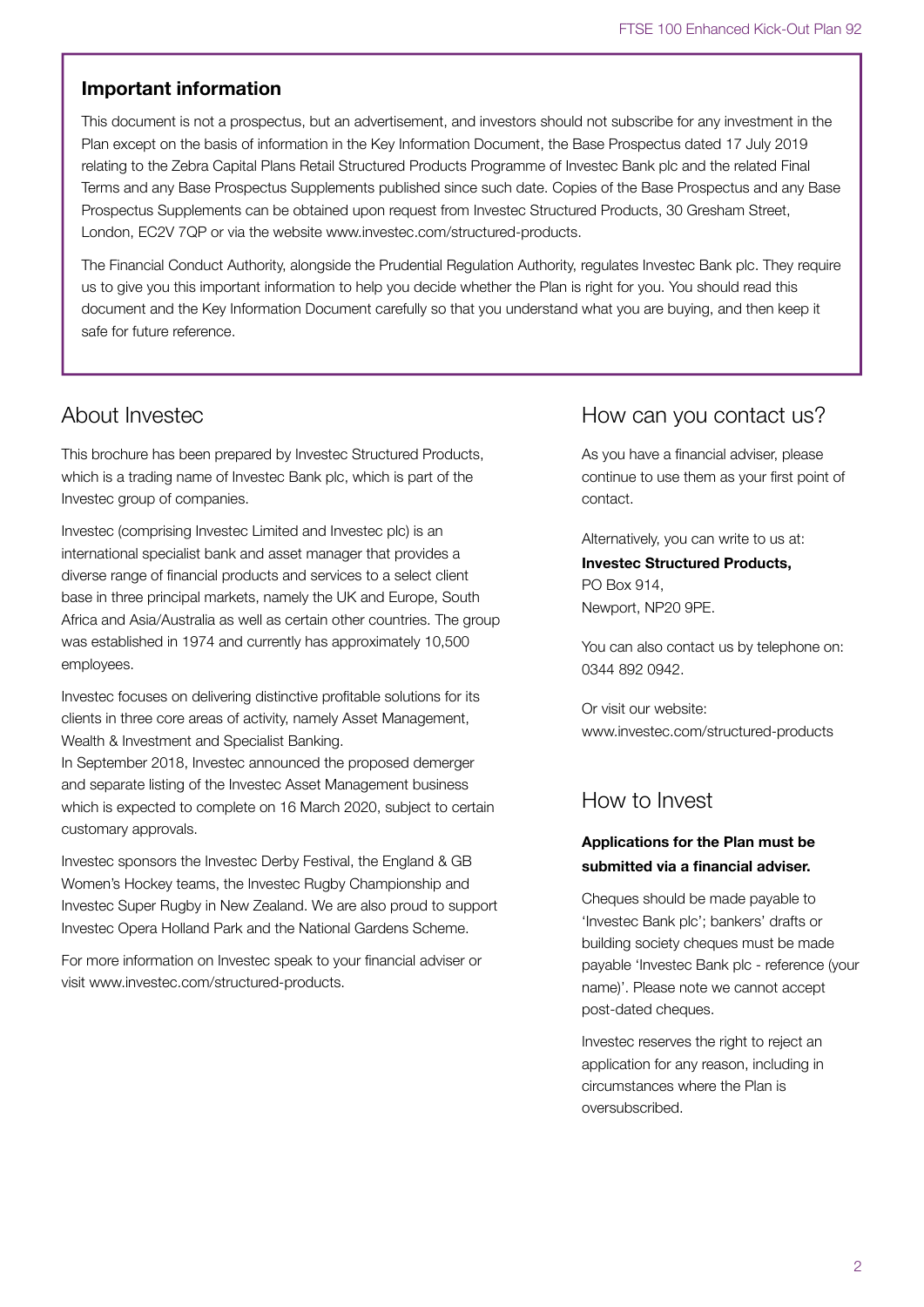# Contents

| About Invested                                                  |
|-----------------------------------------------------------------|
| How can you contact us?                                         |
| How to Invest                                                   |
| <b>Plan Summary</b>                                             |
|                                                                 |
| How does the Plan work?                                         |
| Examples of what you might get back at the end of the Plan Term |
| What is the FTSE 100?                                           |
| <b>Risks</b>                                                    |
| Is this Plan right for you?                                     |
| Ways to invest                                                  |
|                                                                 |
| How can you contact us?                                         |
| Are there any compensation arrangements in place?               |
| Using your ISA allowance                                        |
| Your questions answered                                         |
| <b>Terms and Conditions</b>                                     |
|                                                                 |

Terms in this brochure beginning with a capital letter, unless otherwise defined, have the meanings given to them in the Definitions section of the 'Terms and Conditions'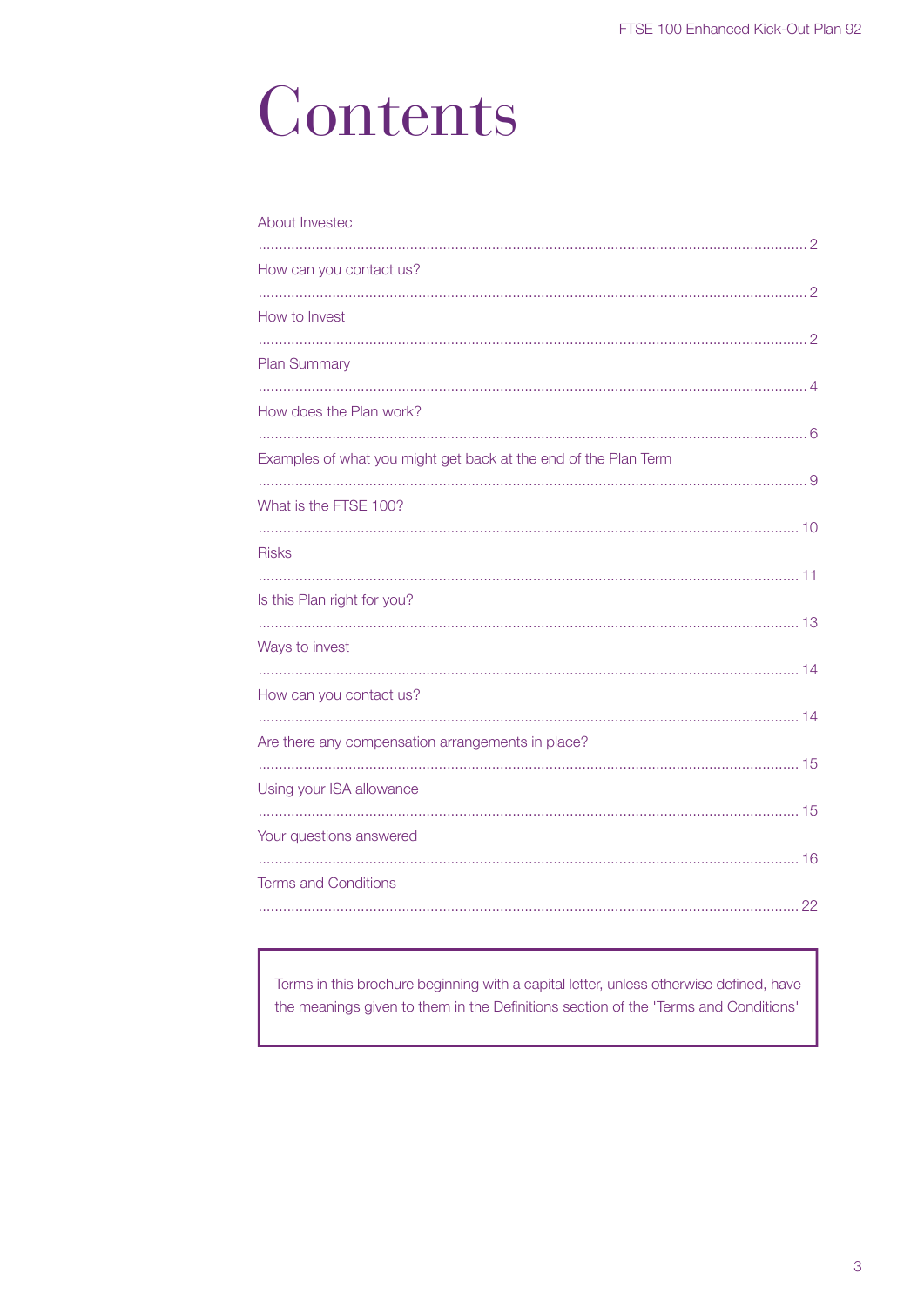# Plan Summary

The aim of the Plan is to provide an investment return if the FTSE 100 rises and return your initial investment at the end of the 6 year term, or earlier if the Plan matures early.

# **Your initial investment is at risk.**

| <b>ISIN code</b>                                            | XS2122998391                                                                                                                                                                                                                                                                       |
|-------------------------------------------------------------|------------------------------------------------------------------------------------------------------------------------------------------------------------------------------------------------------------------------------------------------------------------------------------|
| <b>Plan</b>                                                 | FTSE 100 Enhanced Kick-Out Plan 92                                                                                                                                                                                                                                                 |
| <b>Plan Manager</b>                                         | Investec Bank plc                                                                                                                                                                                                                                                                  |
| <b>Issuer</b>                                               | Investec Bank plc                                                                                                                                                                                                                                                                  |
| <b>Plan Term</b>                                            | 6 years                                                                                                                                                                                                                                                                            |
| <b>Offer Period for 2019/20 ISAs</b>                        | 9 March 2020 to 3 April 2020                                                                                                                                                                                                                                                       |
| <b>Offer Period for Direct Investments and 2020/21 ISAs</b> | 9 March 2020 to 24 April 2020                                                                                                                                                                                                                                                      |
| <b>Offer Period for ISA transfers</b>                       | 9 March 2020 to 3 April 2020                                                                                                                                                                                                                                                       |
| <b>Start Date</b>                                           | 4 May 2020                                                                                                                                                                                                                                                                         |
| <b>Final Maturity Date</b>                                  | 5 May 2026                                                                                                                                                                                                                                                                         |
| <b>Kick-Out Dates</b>                                       | 4 May 2021, 4 May 2022, 4 May 2023, 7 May 2024 and 6 May<br>2025                                                                                                                                                                                                                   |
| <b>Underlying</b>                                           | <b>FTSE 100</b>                                                                                                                                                                                                                                                                    |
| <b>Product Description</b>                                  | If at the end of any of years 1, 2, 3, 4, 5 or 6 the FTSE 100 is<br>higher than 100% of its starting level, the Plan will mature<br>returning your initial investment plus a fixed payment equal to<br>10% per annum (not compounded).                                             |
| <b>Risk to your Investment</b>                              | If the Plan runs for the full 6 years and the FTSE 100 finishes<br>lower than 60% of its starting level, your initial investment will<br>be reduced by 1% for every 1% fall in the FTSE 100 over the<br>Plan Term.<br>Please refer to the 'How does the Plan Work' section of this |
|                                                             | brochure for more information, including the use of Averaging.                                                                                                                                                                                                                     |
| <b>Tax Treatment</b>                                        | UK tax resident and domiciled individuals: Any return made at<br>maturity is expected to be subject to UK Capital Gains Tax.                                                                                                                                                       |
|                                                             | Please refer to the 'Your questions answered' section of this                                                                                                                                                                                                                      |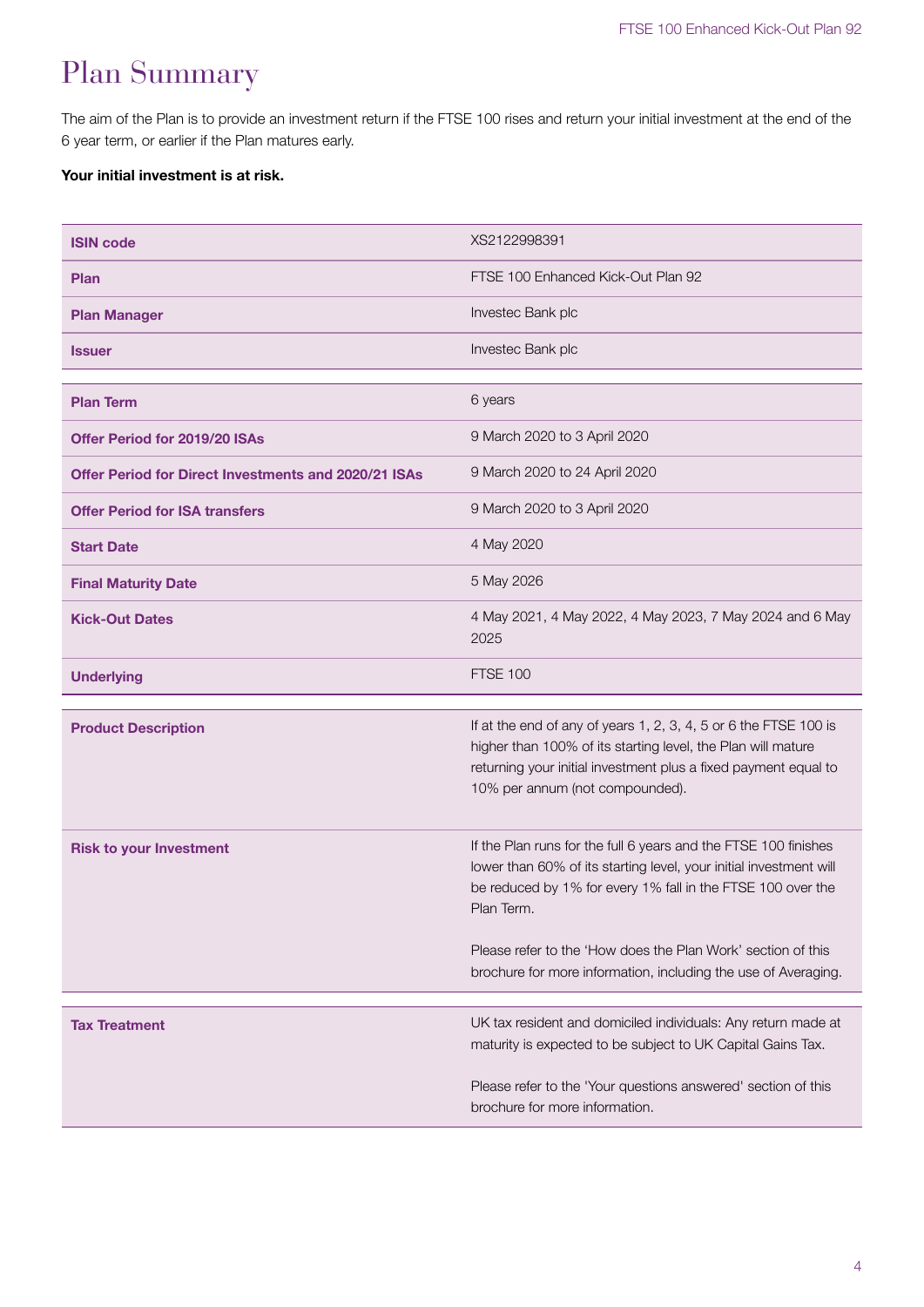| <b>Minimum Investment</b> | You must be able to commit a sum of at least £3,000 for the<br>full Plan Term.                                                                                                                                                                                                                                                                                                                                                                                                                                                                                                                                                                                                                                                                                                                                                                                                                                                                                                                                                                                                                                                                                                                                                    |
|---------------------------|-----------------------------------------------------------------------------------------------------------------------------------------------------------------------------------------------------------------------------------------------------------------------------------------------------------------------------------------------------------------------------------------------------------------------------------------------------------------------------------------------------------------------------------------------------------------------------------------------------------------------------------------------------------------------------------------------------------------------------------------------------------------------------------------------------------------------------------------------------------------------------------------------------------------------------------------------------------------------------------------------------------------------------------------------------------------------------------------------------------------------------------------------------------------------------------------------------------------------------------|
| <b>Maximum Investment</b> | £3,000,000                                                                                                                                                                                                                                                                                                                                                                                                                                                                                                                                                                                                                                                                                                                                                                                                                                                                                                                                                                                                                                                                                                                                                                                                                        |
| <b>Ways to Invest</b>     | Direct investment (not via an ISA)<br>Stocks and shares ISA for 2019/20<br>Stocks and shares ISA for 2020/21<br><b>ISA Transfer</b><br>SIPP/SSAS pension arrangements<br>Trustee, corporate, charity and nominee investments<br>Joint holder<br>Gift for another<br>On behalf of a child                                                                                                                                                                                                                                                                                                                                                                                                                                                                                                                                                                                                                                                                                                                                                                                                                                                                                                                                          |
| <b>Key Product Risks</b>  | This product puts your investment at risk. If the<br>product runs for the full Plan Term and the FTSE<br>100 finishes lower than 60% of its starting level,<br>you will lose some or all of your money.<br>There is a risk that you will not receive any return on<br>your investment at the end of 6 years.<br>The Plan must be held for the full term of 6 years, unless<br>the Plan matures early.<br>Any return you receive may be less than the amount you<br>would have received by investing directly in the FTSE<br>100.<br>If you redeem your investment before the Maturity Date,<br>you may get back significantly less than the amount you<br>originally invested.<br>If Investec Bank plc fails or becomes insolvent (i.e. goes<br>bankrupt or similar), you could lose some or all of your<br>money. You will not be entitled to compensation from<br>the Financial Services Compensation Scheme ('FSCS').<br>The tax treatment of the Plan could change at any time<br>and Investec will not compensate you for any change in<br>tax treatment.<br>For more information, including but not limited to investment<br>risk, credit risk, and tax risks, please see the Risks section of<br>this brochure on page 11. |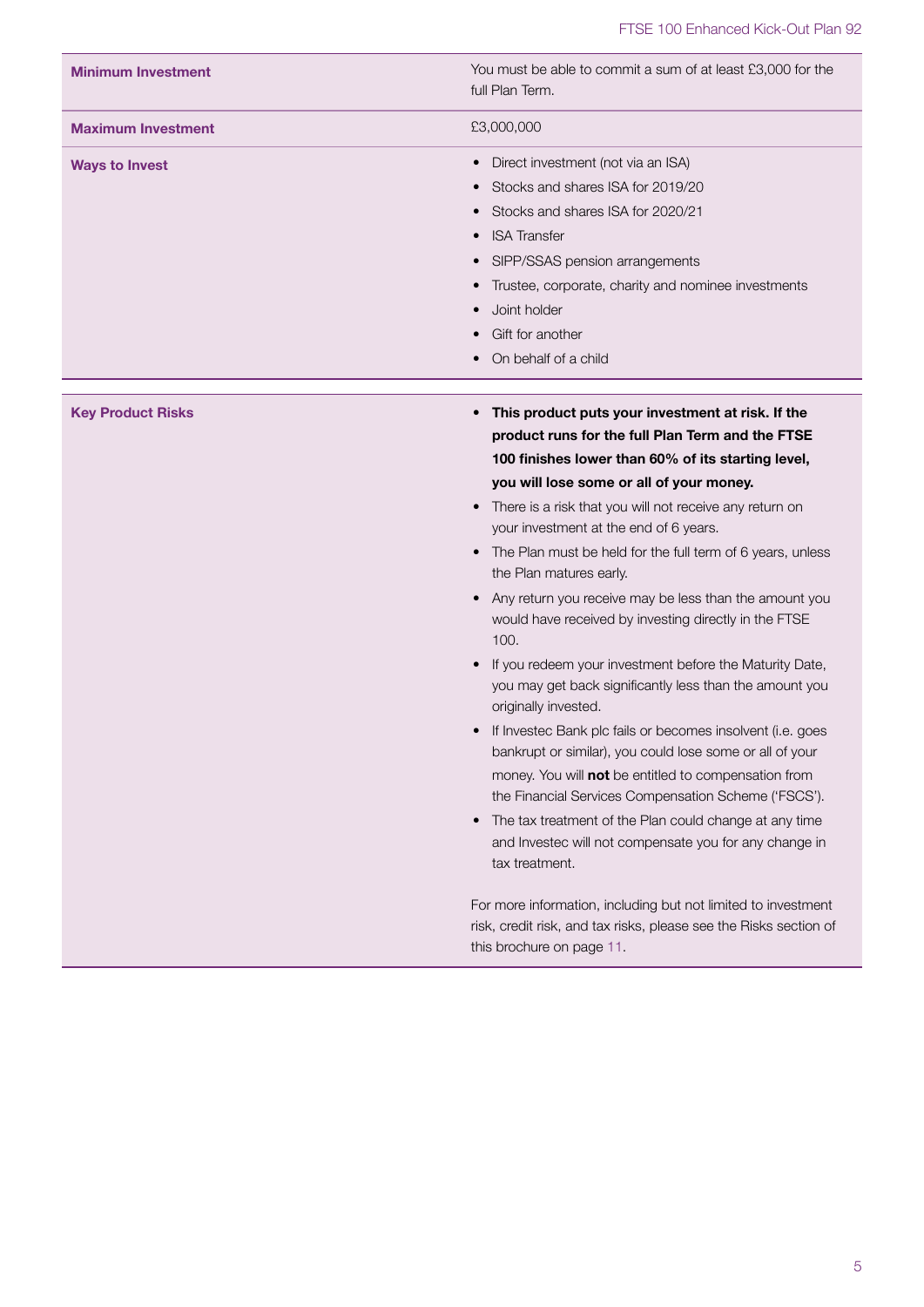# How does the Plan work?

The Initial Index Level is recorded at the start of the Plan. The Initial Index Level is the closing level of the FTSE 100 on the Start Date.

# **Early Maturity (Kick-Out)**

The Plan has the potential to mature early on each Kick-Out Date.

The Kick-Out Dates are 4 May 2021, 4 May 2022, 4 May 2023, 7 May 2024 and 6 May 2025.

On any Kick-Out Date:

- If the Kick-Out Level is **higher** than 100% of the Initial Index Level, the Plan will mature early (Kick-Out) and you will receive back your initial investment plus 10% per annum (not compounded).
- If the Kick-Out Level is **equal to or lower** than 100% of the Initial Index Level the Plan will continue.

The Kick-Out Level is the average of the closing levels of the FTSE 100 on the relevant Kick-Out Date and the four previous Business Days.

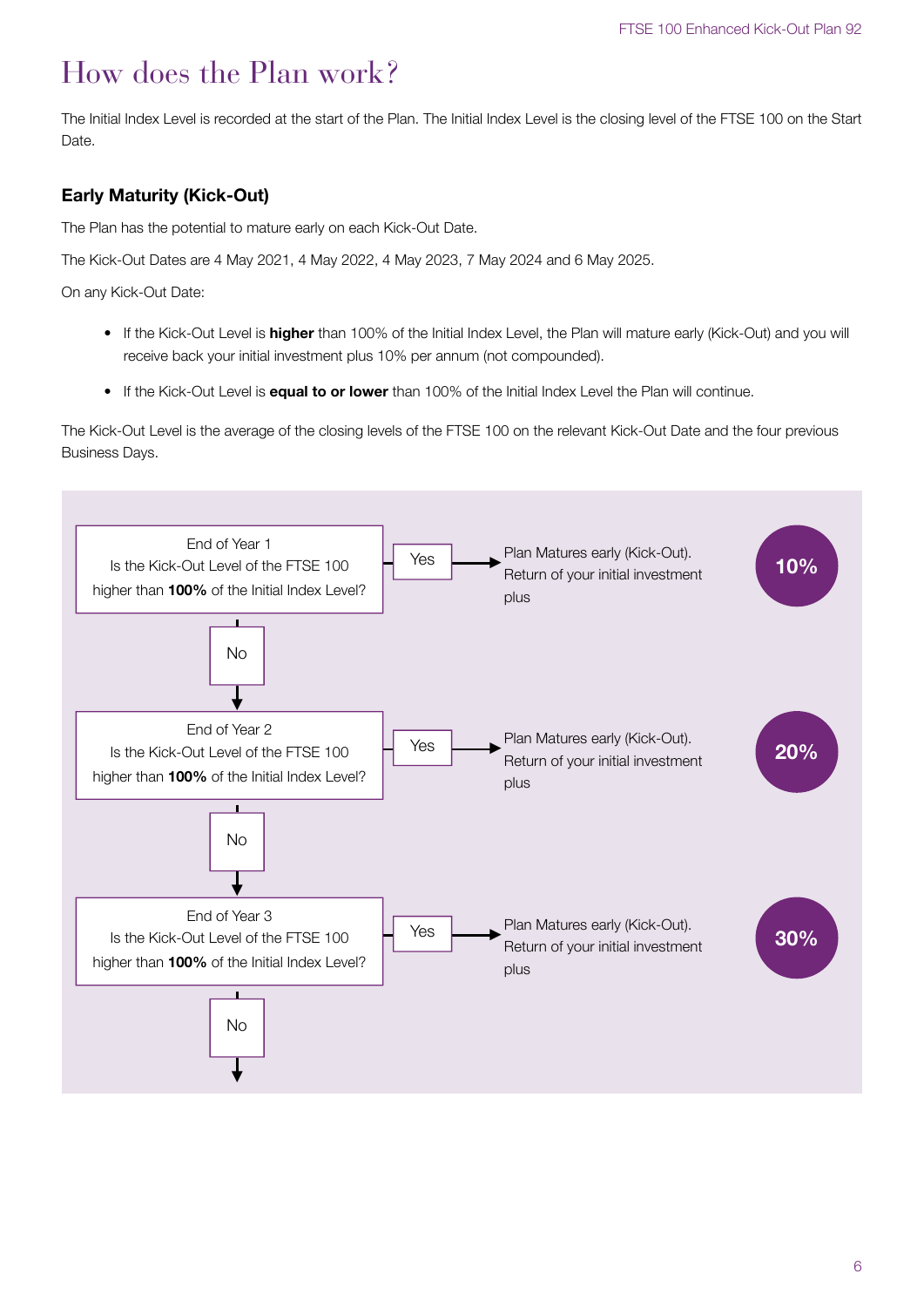![](_page_6_Figure_1.jpeg)

# **If the Plan runs for the full 6 years**

On the Final Maturity Date, the Final Index Level is recorded. The Final Index Level is the average of the closing levels of the FTSE 100 on the Final Maturity Date and the four previous Business Days.

- If the Final Index Level is **higher** than 100% of the Initial Index Level, you will receive back your initial investment plus 60%.
- If the Final Index Level is **equal to or lower** than 100%, but **equal to or higher** than 60% of the Initial Index Level, you will receive back your initial investment with no return.

## **However,**

• If the Final Index Level is **lower** than 60% of the Initial Index Level, you will receive back your initial investment minus 1% for every 1% fall in the FTSE 100 (including partial percentages).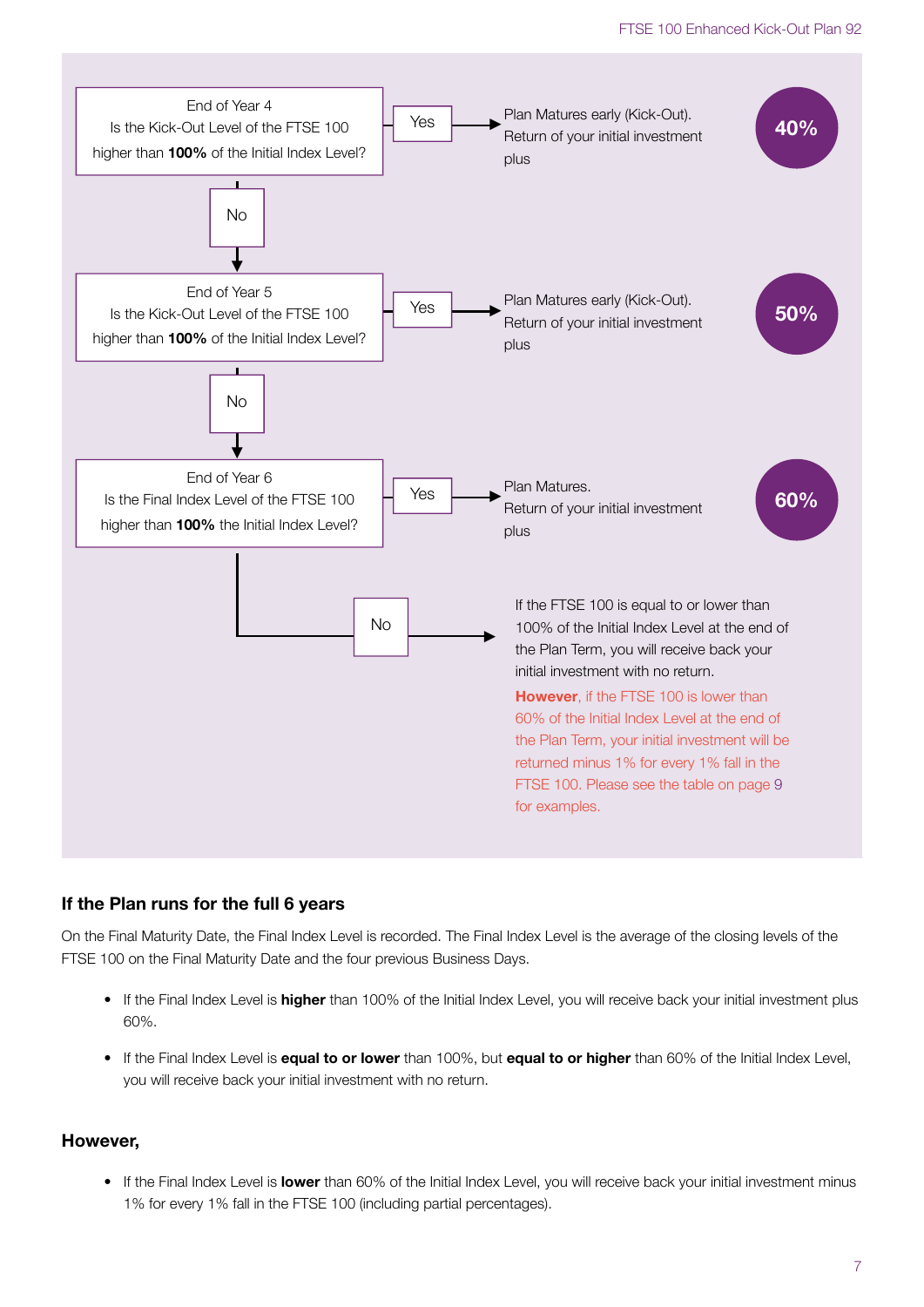For example, if the Final Index Level has fallen by 55% from the Initial Index Level then your initial investment will be reduced by 55%.

# **The use of Averaging**

The use of Averaging to calculate Kick-Out Levels and Final Index Levels can reduce the adverse effects of a falling market or sudden market falls before maturity. Equally, it can reduce the benefits of an increasing market or sudden market rises before maturity.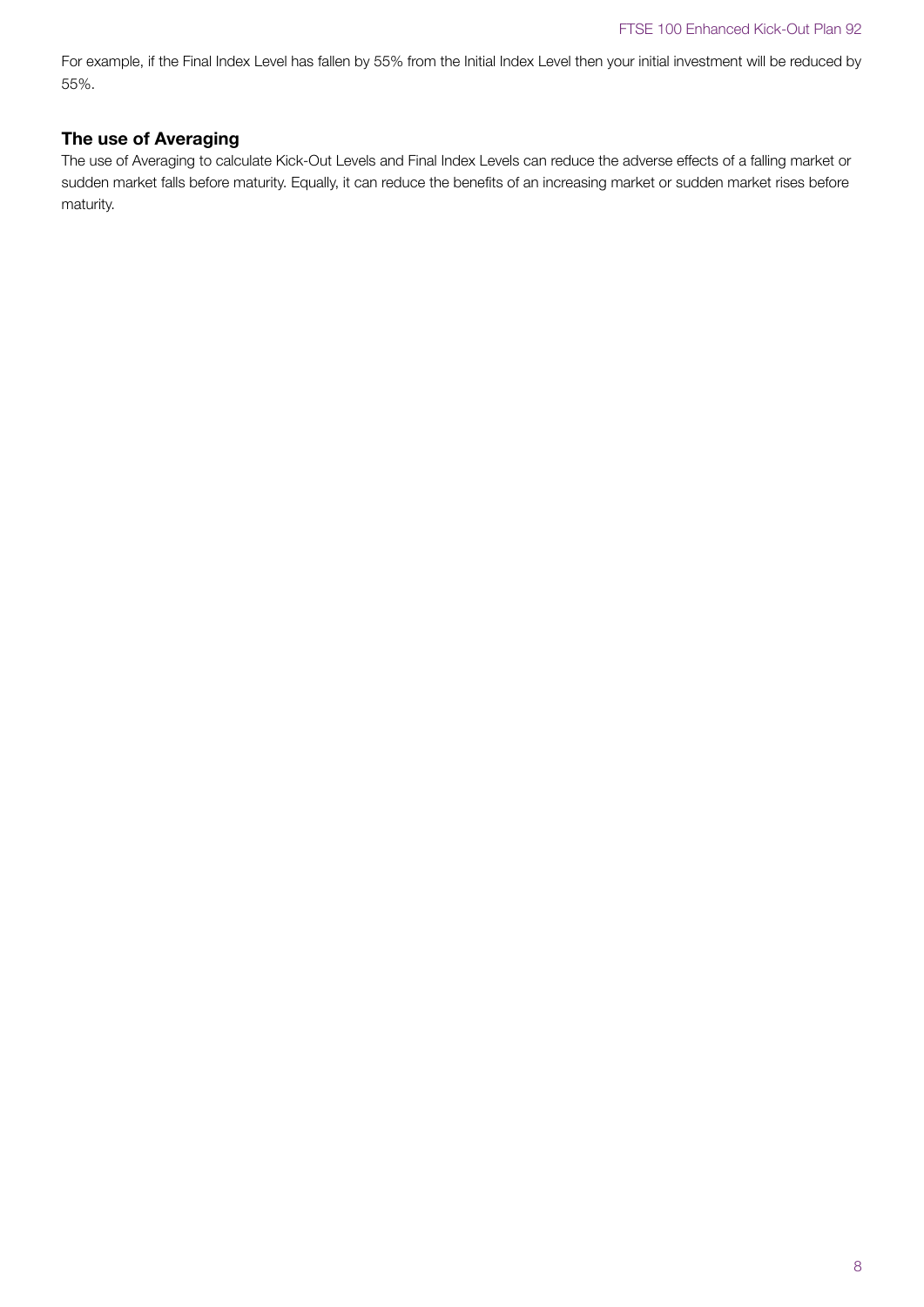# Examples of what you might get back at the end of the Plan Term

The table below shows examples of maturity proceeds, assuming that the Plan runs for the full 6 year Plan Term, and based upon an initial investment of £10,000. The exact return you receive will be dependent on the amount you invest and the performance of the FTSE 100 over the Plan Term.

| <b>FTSE 100 Final Index level</b><br>(compared to its Initial Index | <b>Proceeds at maturity</b> |
|---------------------------------------------------------------------|-----------------------------|
| Level)                                                              |                             |
| 75% higher                                                          | £16,000                     |
| 50% higher                                                          | £16,000                     |
| 25% higher                                                          | £16,000                     |
| 1% higher                                                           | £16,000                     |
| No Change                                                           | £10,000                     |
| 1% lower                                                            | £10,000                     |
| 25% lower                                                           | £10,000                     |
| 39% lower                                                           | £10,000                     |
| 40% lower                                                           | £10,000                     |
| 41% lower                                                           | £5,900                      |
| 50% lower                                                           | £5,000                      |
| 75% lower                                                           | £2,500                      |

**The purpose of the table is to show the impact of potential changes in the level of the FTSE 100 on your maturity proceeds. It does not indicate the likelihood of these changes happening.**

**Please note that you are not investing directly in the FTSE 100.**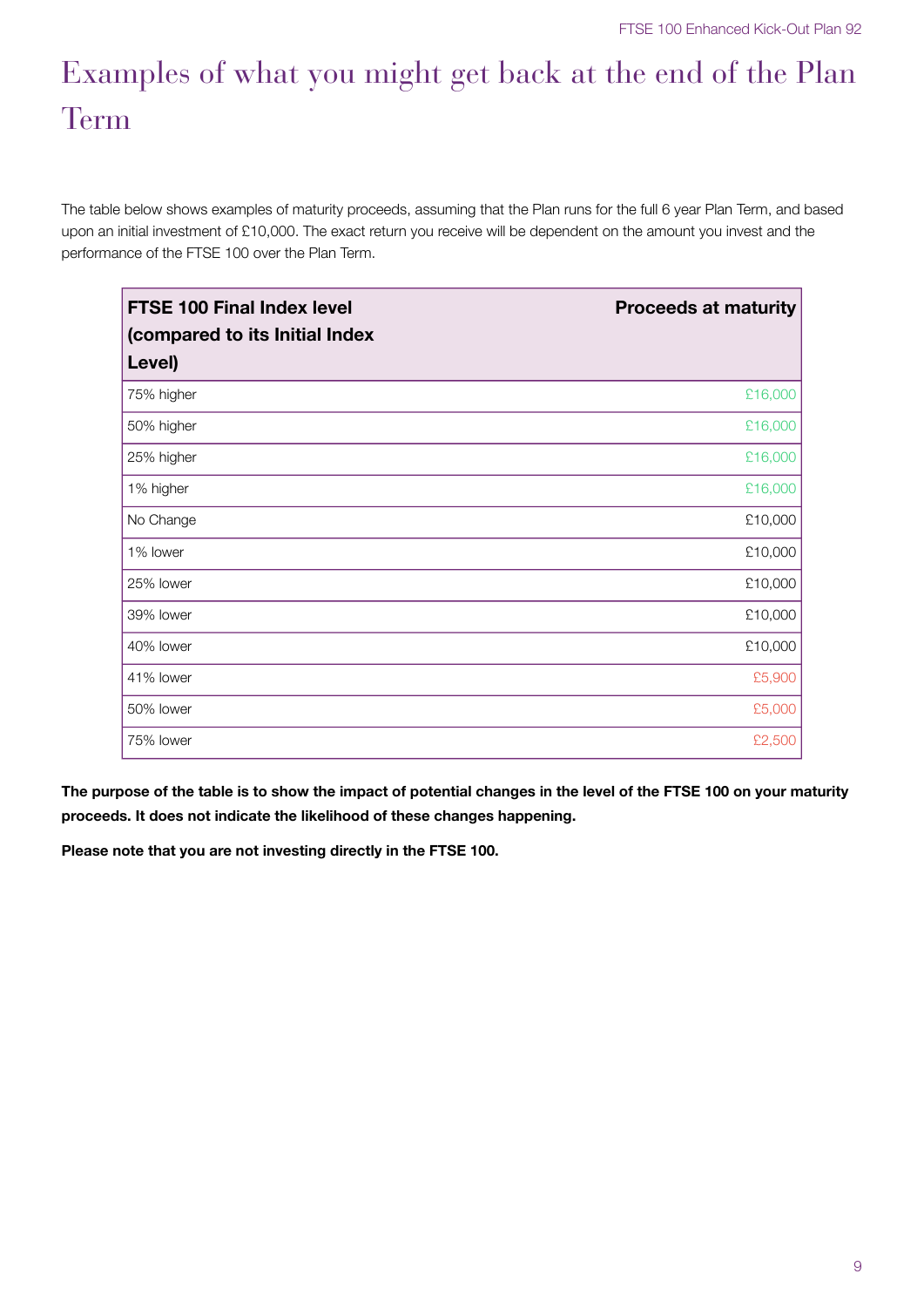# What is the FTSE 100?

The FTSE 100 Index is a widely used benchmark for the UK stock market. The Index measures the performance of the shares of the 100 largest companies listed on the London Stock Exchange.

The FTSE 100 is an international index which includes HSBC, Vodafone, Royal Dutch Shell and GlaxoSmithKline.

# **Currency**

The globalised business of the companies that comprise the FTSE 100 means that an investment in the FTSE 100 also provides currency diversification. The FTSE 100 is accessible to UK investors as it is quoted in Pounds Sterling.

# **Weighting methodology**

The FTSE 100 Index is a market capitalisation weighted index meaning larger companies comprise a greater portion of the index and that larger companies have greater influence on the performance of the index than smaller companies. The FTSE 100 uses a weightings methodology, which means that it is not distorted by large companies with small free floats†.

† Free floats are shares of a public company that are freely available to the investing public.

![](_page_9_Figure_9.jpeg)

# **Historical performance**

Source Bloomberg

**The Index can fall as well as rise and past performance is not a reliable indicator of future performance.**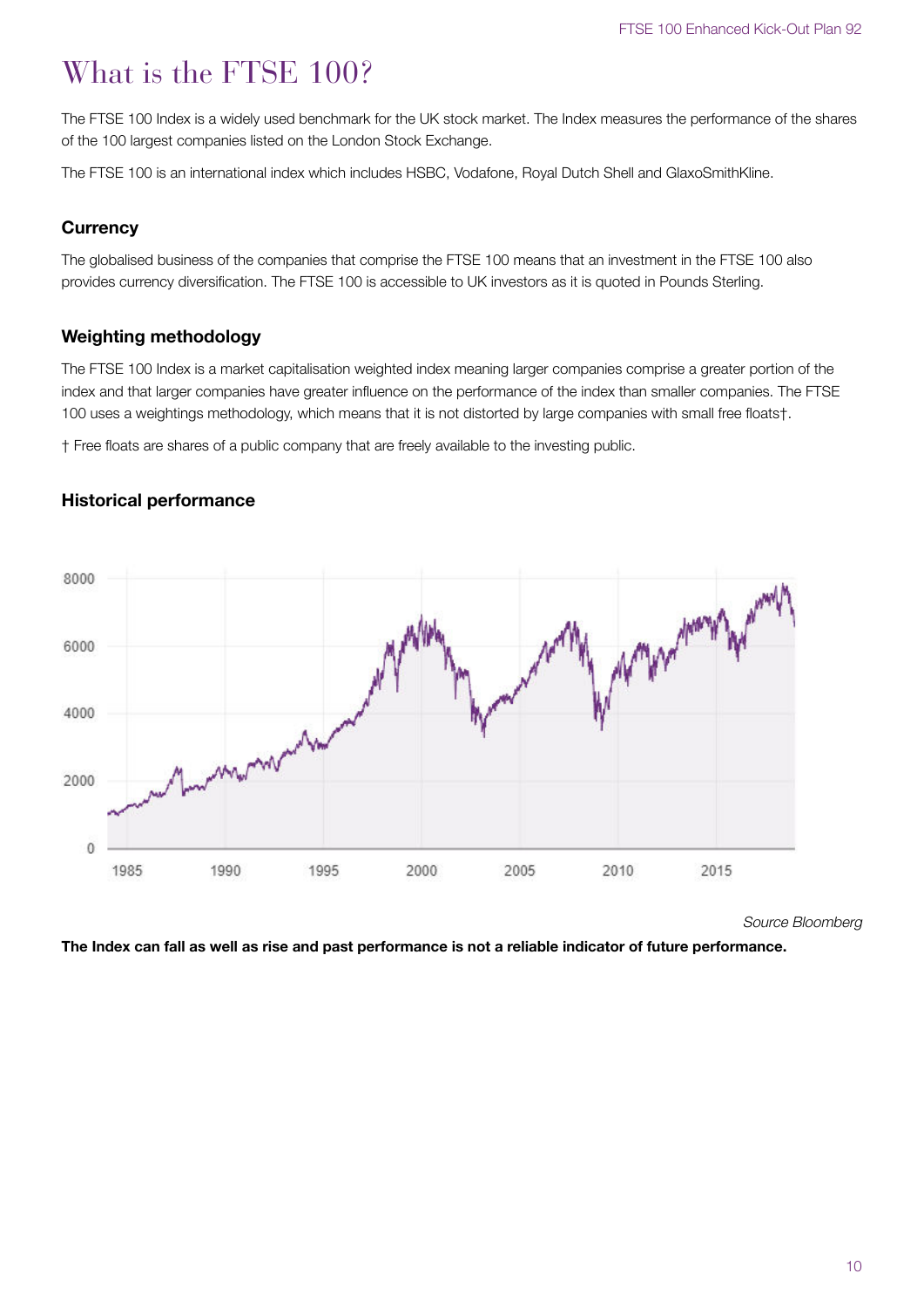# Risks

In addition to the key risks set out on page 5, there are a number of other risks associated with this investment that you should understand.

# **Investment risks**

#### **This product puts capital at risk.**

If no early maturity occurs and the FTSE 100 finishes lower than 60% of its starting level, you will lose some or all of your money.

There is a risk that you will not receive any return on your investment after 6 years.

You are not investing directly in the FTSE 100, therefore regardless of how high the FTSE 100 rises, the maximum return at maturity for this Plan will be as shown in the section "Examples of what you might get back at the end of the Plan Term" on page 9.

It is possible that any return you receive from this Plan may be less than the amount you would have received by investing directly in the FTSE 100.

# **Credit risk**

During the Plan Term, if Investec Bank plc fails or becomes insolvent (i.e. goes bankrupt or similar), you could lose some or all of your money. In this event it is unlikely that you would be covered by the Financial Services Compensation Scheme.

Prior to the Start Date and after the Final Maturity Date (or the relevant Kick-Out Date, in the event of an early maturity) your money will be held on deposit by Investec as banker and not as trustee. If Investec goes bankrupt or similar, you could lose some or all of your money. In this event you would need to seek compensation from the Financial Services Compensation Scheme (FSCS), subject to your eligibility as a claimant. Please see page 15 for further details.

# **ISA related risks**

Investec has a deadline for receipt of ISA transfer applications, to allow sufficient time to receive the proceeds from your existing ISA manager. However, if they do not send us the funds you have requested before 11 May 2020, we will not be able to accept your investment.

# **Tax risks**

Before investing in this Plan, you should seek advice from your financial or tax adviser if you are unsure of the tax treatment of the Plan for your particular circumstances.

Tax laws and their interpretation may change during the life of the Plan. This may reduce your overall return. Investec will not compensate you for any change in tax treatment.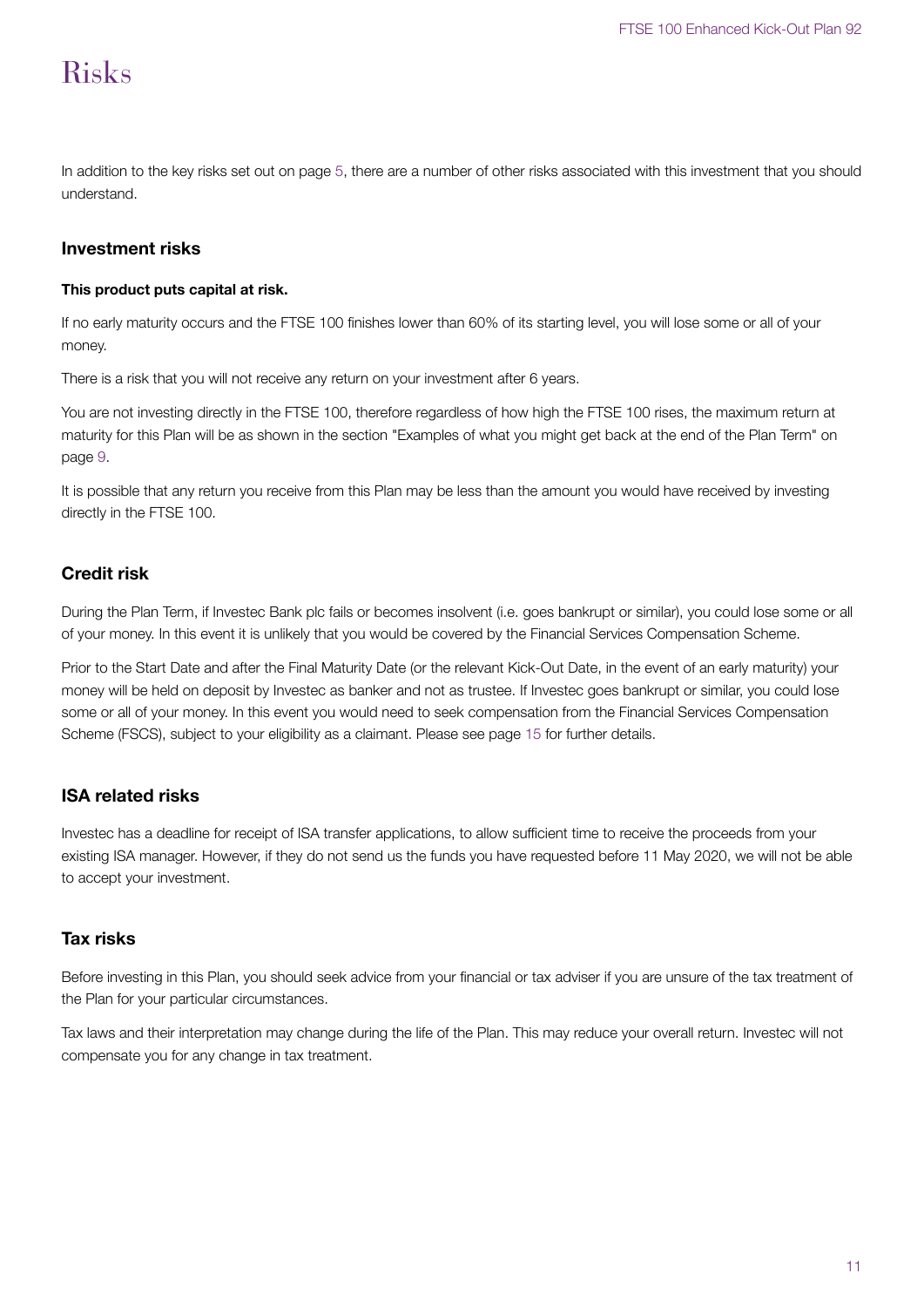# **Cancellation risks**

This Plan is designed to be held for the full Plan Term. Before investing in this Plan, you should first ensure that you have sufficient capital that you can access in the event that you have any emergency cash needs.

Whilst a secondary market (i.e. the capability to cash in your investment early) exists in normal market conditions, it is not guaranteed. The ability to cash in your investment early should not be relied upon when choosing to invest in the Plan.

If you wish to cancel your investment in the Plan after your 14 day cancellation period, we cannot guarantee what its value will be at that point and it may be less than you originally invested. We will pay you the value of your investment in accordance with the prevailing market rate at that time, less any associated selling costs and transfer taxes, including stamp duty or stamp duty reserve tax to the extent applicable.

If you cash in your investment before the end of the Plan Term, you may get back significantly less than the amount you originally invested.

# **Concentration risks**

The Plan should only be considered as part of your overall investment portfolio. It is important to diversify your investment portfolio across a range of products, and diversify your credit risk across multiple issuers.

# **Risk of Amendment and Early Termination to the FTSE 100 and the Plan**

If the FTSE 100 is unavailable at any point, then the Calculation Agent may, acting in good faith and a commercially reasonable manner, determine whether a suitable alternative index exists which uses the same or substantially similar formula for the method of calculation as used in the calculation of the FTSE 100, and if so, use such index in the place of the FTSE 100.

Otherwise, in these circumstances the Calculation Agent may, among other things, decide to redeem the Securities underlying the Plan or adjust the date(s) on which the level of the FTSE 100 is determined. In addition, other events such as market disruption or a change in law may lead the Calculation Agent to amend the terms of the Securities, adjust the date(s) on which the level of the FTSE 100 is determined or determine that the Securities should be redeemed early. Any such redemption will be at the market value of the Securities, minus any associated costs, meaning you may get back less than your original investment.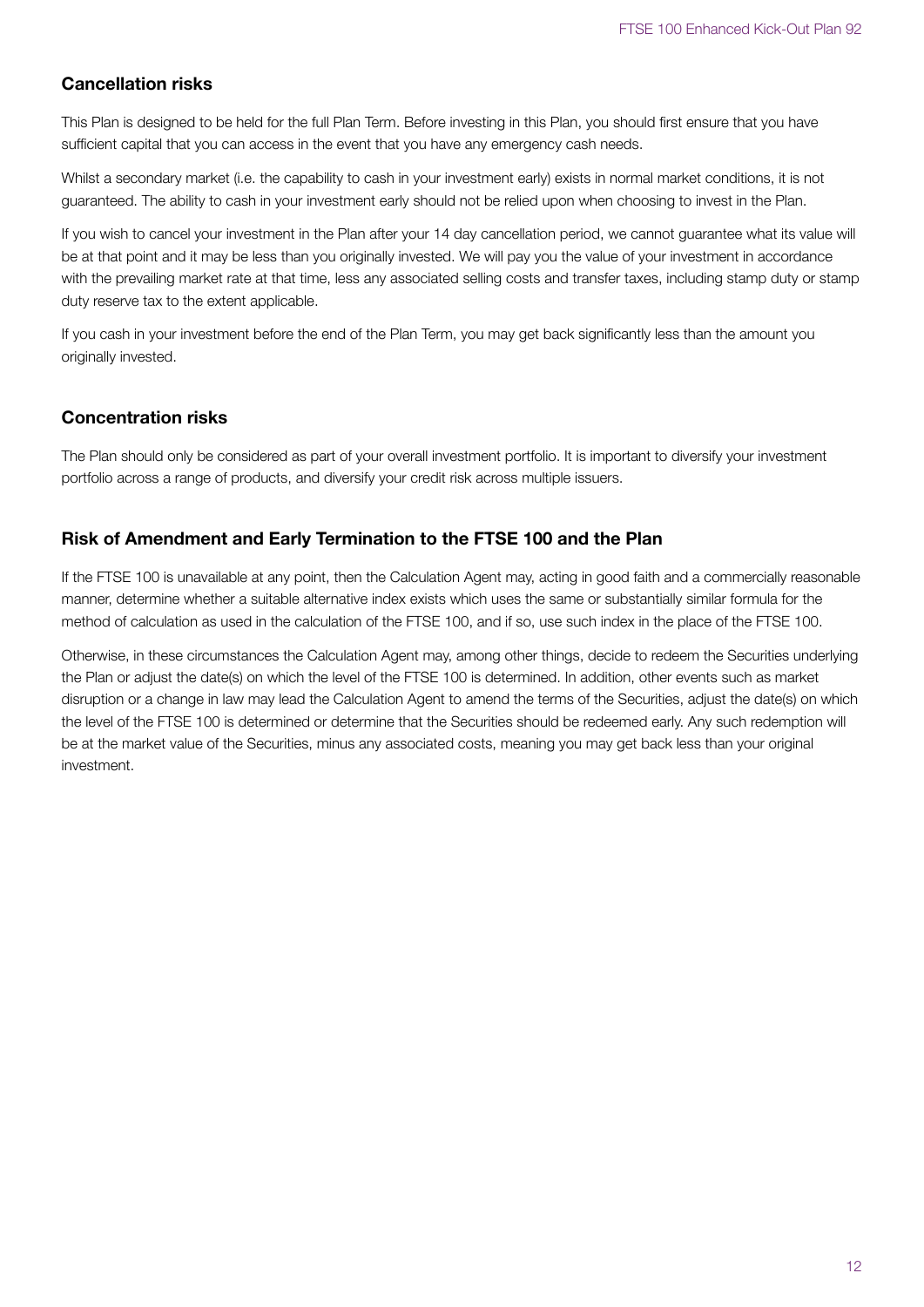# Is this Plan right for you?

The following is not investment advice. You should seek independent investment advice if you require it.

# **This Plan may be right for you if:**

- You understand the risks of this Plan.
- You are prepared to risk losing some or all of your initial investment.
- You are looking for a Plan where returns are dependent on the performance of stock markets.
- You are looking to achieve growth over a 6 year period and can accommodate receiving your money back before the end of the Plan Term.
- You do not need access to your money over the next 6 years.
- You have a minimum of £3,000 to invest.
- You want a tax-efficient return using your ISA allowance or via a SIPP/SSAS.
- You accept that if Investec Bank plc defaults during the Plan Term, you could lose all of your investment and will have no recourse to the Financial Services Compensation Scheme.
- You understand that returns are dependent on the performance of the FTSE 100, which is observed on set dates and you accept that you may not achieve any return at all.

# **This Plan may not be right for you if:**

- You are not prepared to risk losing some or all of your initial investment.
- You disagree with or do not meet all of the criteria listed in the section to the left.
- You want regular income or dividend payments.
- You may need immediate access to your money before maturity.
- You cannot commit to the full 6 year Plan Term.
- You want a guaranteed return on your investment.
- You want to add to your investment on a regular basis.
- You do not want to invest in a UK onshore asset that is subject to UK tax rules.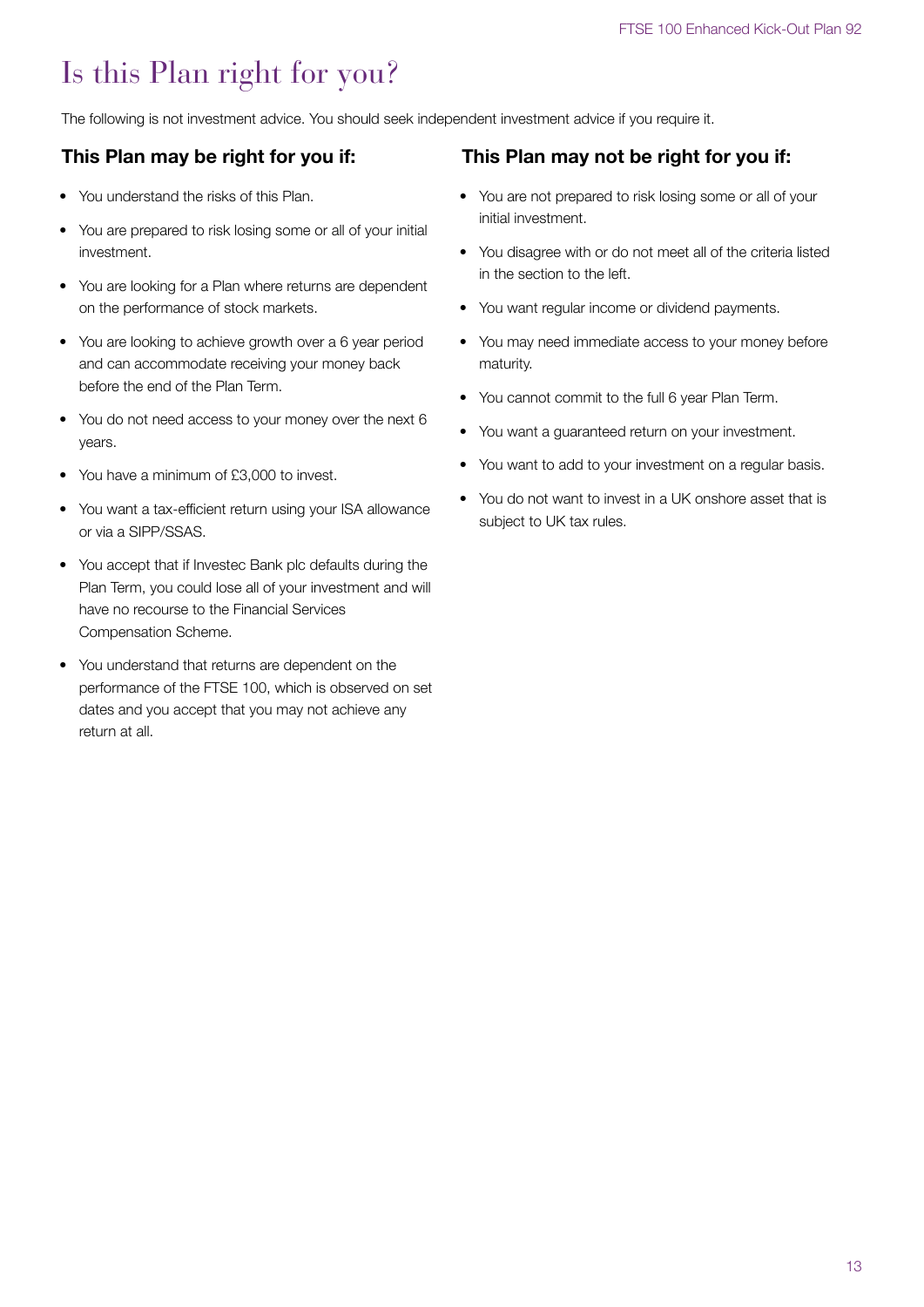# Ways to invest

- Direct investment (not via an ISA)
- Stocks and shares ISA for 2019/20
- Stocks and shares ISA for 2020/21
- **ISA** transfer
- SIPP/SSAS pension arrangements
- Trustee, corporate, charity and nominee investments
- Joint holder
- Gift for another
- On behalf of a child

# How can you contact us?

As you have a financial adviser please continue to use them as your first point of contact.

Alternatively, you can write to us at: **Invested Structured Products,** 

PO Box 914, Newport, NP20 9PE.

You can also contact us by telephone on: 0344 892 0942.

Or visit our website: www.investec.com/structured-products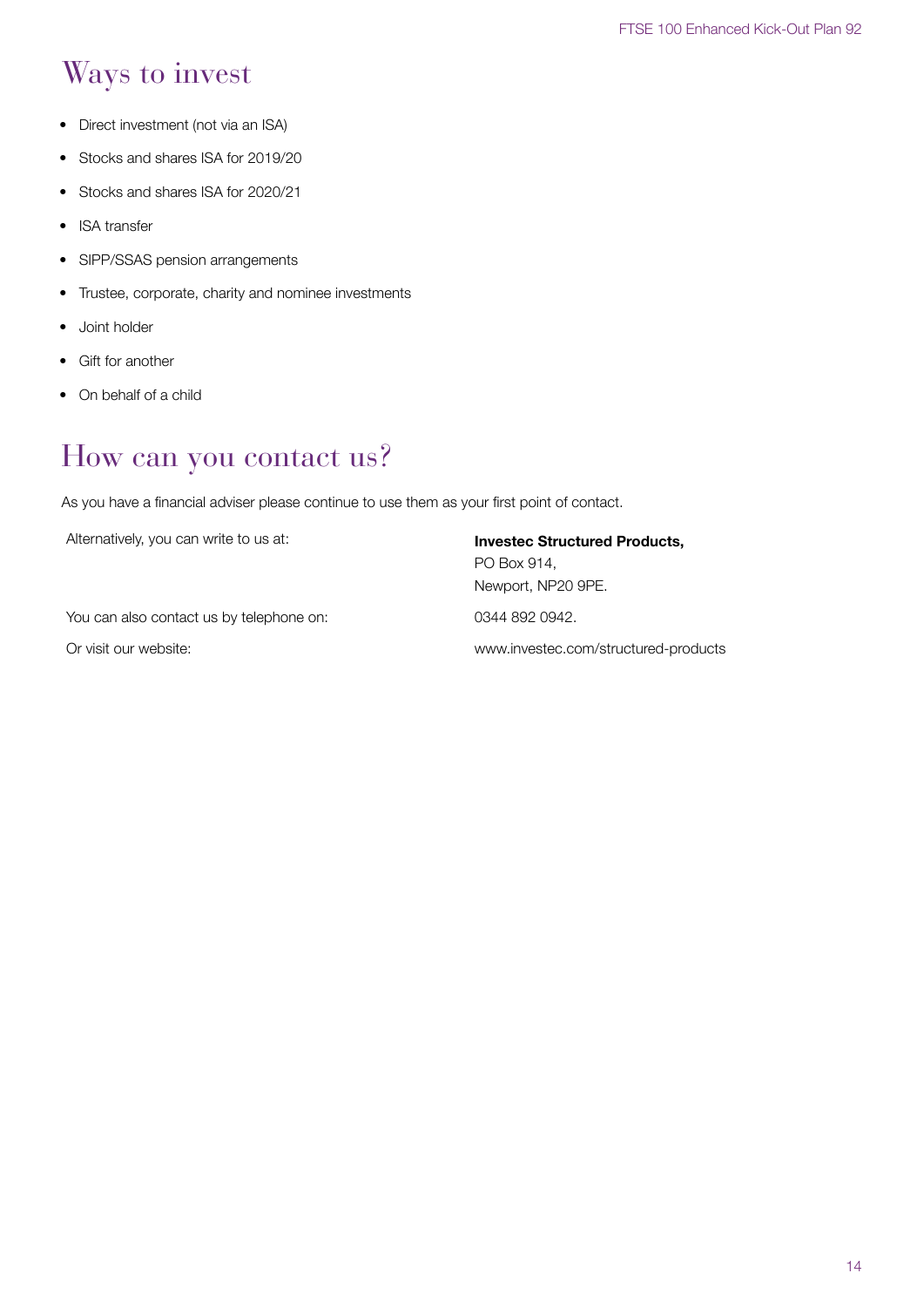# Are there any compensation arrangements in place?

**Prior to the Start Date and after the Maturity Date:** Your money will be held by Investec as banker and **will be eligible** for Financial Services Compensation Scheme (FSCS) protection, if you are eligible.

**After the Start Date and prior to the Maturity Date:** Your investment plan **is not eligible** for Financial Services Compensation Scheme (FSCS) protection. If Investec Bank plc (as issuer of the Securities) is unable to meet its obligations, for example if it fails or becomes insolvent, it is unlikely that you would be covered by the FSCS.

For more information on the Securities please see 'What are you investing in?' on page 16.

For further information about the compensation provided by the FSCS, refer to the FSCS website, www.FSCS.org.uk, or call 0800 678 1100.

# Using your ISA allowance

The timing of this Plan allows you to use your ISA allowance for two tax years, 2019/20 and/or 2020/21, if you have not already used all or part of your ISA allowance for the tax year.

For the tax year 2019/20, which runs from 6 April 2019 until 5 April 2020, you have a total ISA allowance of £20,000 to invest.

**Please note**: For the tax year 2020/21, which runs from 6 April 2020 until 5 April 2021, the ISA allowance has not yet been confirmed by HMRC as at the publication date of this brochure and may change before 6 April 2020. If you are submitting an ISA investment for 2020/21, please verify the 2020/21 ISA allowance with your financial adviser before submitting your investment.

Only one cash ISA and one stocks and shares ISA can be subscribed to in each tax year, as long as the combined amount does not exceed the ISA allowance for that tax year. Other ISAs are available and do count towards your overall ISA limit for a tax year, please see the ISA section in 'Your questions answered'.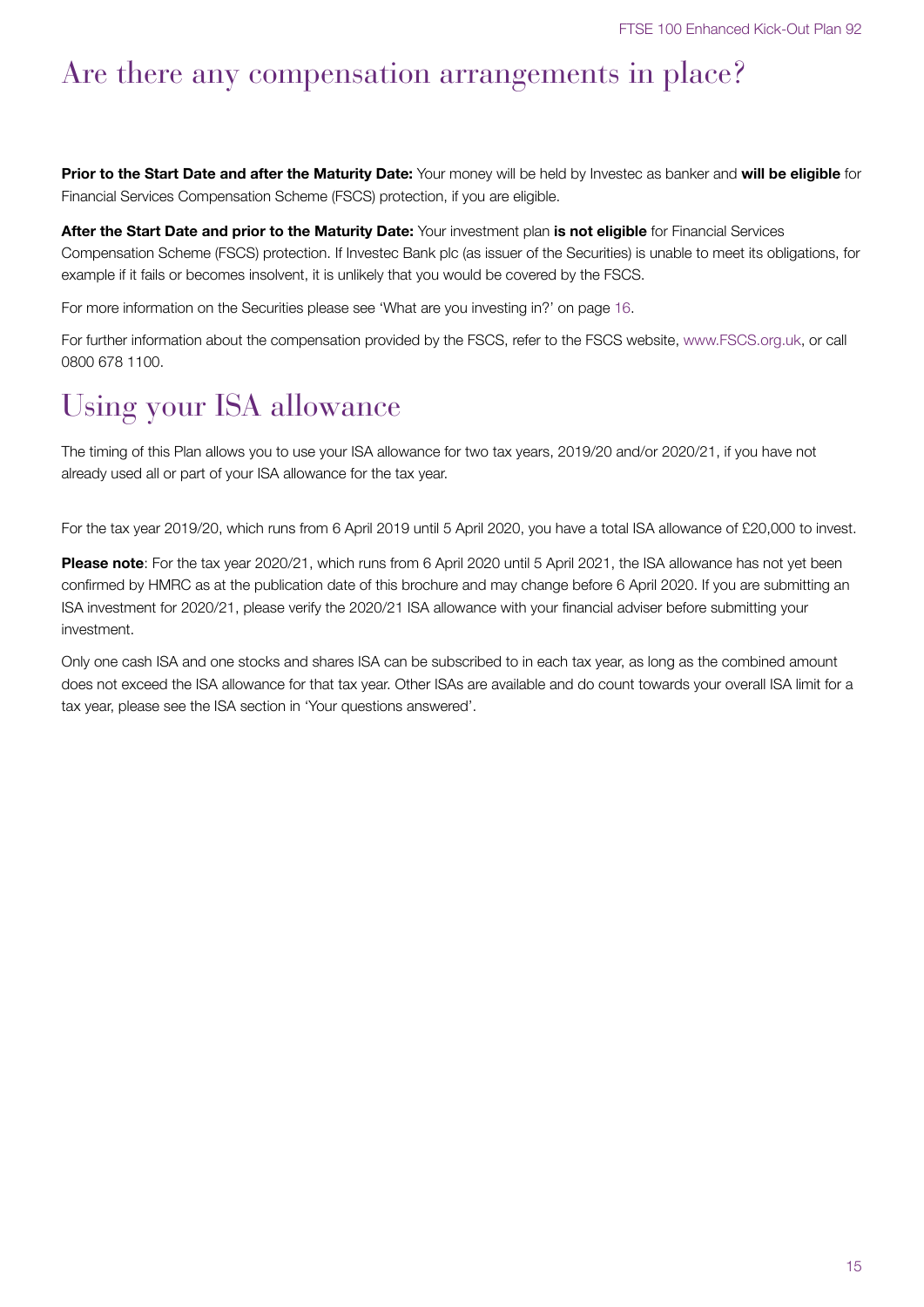# Your questions answered

# **Roles**

#### **Q: Who is the Plan Manager?**

A: The Plan Manager is Investec Bank plc (Registered No. 00489604 England), which is authorised by the Prudential Regulation Authority and regulated by the Financial Conduct Authority and the Prudential Regulation Authority. Investec Bank plc is registered under Financial Services Register reference 172330.

#### **Q: Who is the Issuer?**

A: The Issuer is Investec Bank plc.

# **Plan Information**

#### **Q: What are you investing in?**

A:You are investing in a 6 year securities-based Plan. Your money will be used to buy Securities issued by Investec Bank plc.

Securities are a type of debt issued by a bank. In effect you are lending money to the Issuer for the duration of the Plan. The Securities are designed to generate the Plan returns by tracking the change in value of an underlying asset (a preference share, which is further described in the Base Prospectus) which is in turn linked to the FTSE 100 in a manner consistent with the Plan Objective. The Issuer is legally obliged to pay to you the Plan returns.

#### **Q: What is the FTSE 100 Index?**

A: The FTSE 100 Index is a widely used benchmark for the UK stock market. The Index measures the performance of the shares of the 100 largest companies traded on the London Stock Exchange.

The FTSE 100 is an international index which includes HSBC, Vodafone, Royal Dutch Shell and GlaxoSmithKline. The companies that comprise the FTSE 100 derive more than two thirds of their revenues from outside the UK and therefore provide exposure to the world economy as well as the UK.

FTSE International Limited is authorized as a benchmark administrator under the European benchmark regulation.

#### **Q: What happens to my money if Investec Bank plc fails or becomes insolvent?**

A: If Investec fails, or becomes insolvent (i.e. goes bankrupt or similar), you could lose some or all of your money. There is no security or guarantee to protect against loss of your investment. Additionally, Investec is an entity to which certain UK and European regulatory regimes apply. If Investec is subject to the exercise of certain powers under such regimes (for instance, it is the subject of government intervention powers) you could lose some or all of your money.

# **Administrative Information**

#### **Q: Where will my money be held before the Start Date?**

A: Prior to the Start Date your money will be held by us as banker and not as trustee under the Client Money rules. This means that your money will be held by us, collectively with the funds of other investors. If you have agreed for a fee to be deducted from the amount invested and paid to your financial adviser, this will also be held by us as banker until the date it is paid. If Investec fails to meet its obligations, the Client Money distribution rules will not apply and so you will not be entitled to share in a distribution under the Client Money distribution rules. You may lose all or part of your initial investment.

This arrangement will not impact on your rights to seek compensation from the FSCS in the event of Investec's insolvency, prior to the Start Date or after the Maturity Date. Further details of the FSCS and eligibility criteria are available at www.fscs.org.uk

#### **Q: What happens if I change my mind?**

A: Shortly after we receive your investment, we will send you a cancellation notice which provides you with a 14 day period in which you can change your mind.

If you decide to cancel your Plan, provided we receive your cancellation notice within the 14 day cancellation period, we will return your initial investment without interest and less any fee paid to your financial adviser. You will need to discuss reclaiming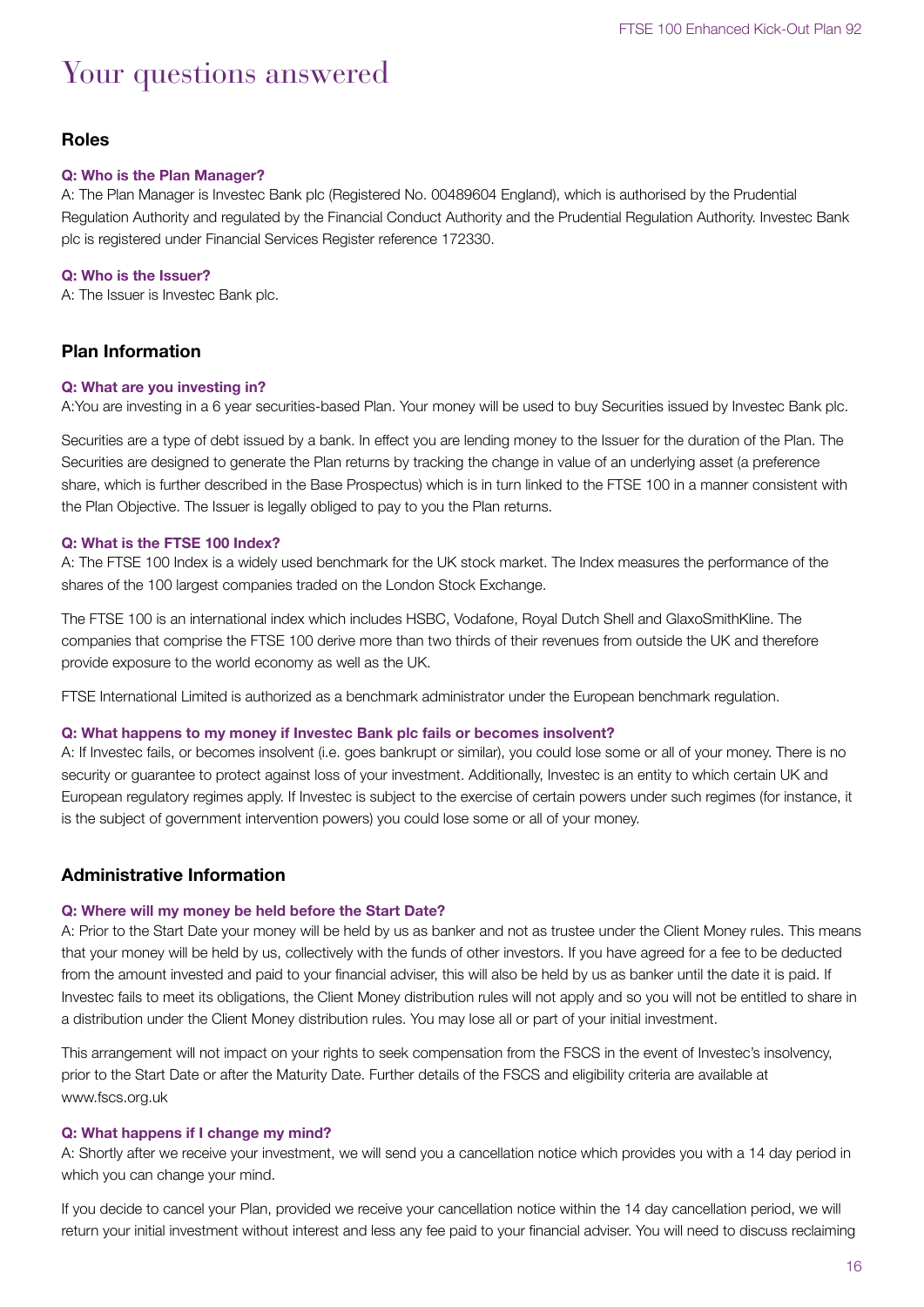any fee with your financial adviser.

If we receive your cancellation notice outside the 14 day cancellation period but before the Start Date, we will return your investment without interest and less any fee paid to your financial adviser.

If we receive your cancellation notice outside the 14 day cancellation period and after the Start Date please refer to 'Can I cash in my investment early?'.

If you are transferring an existing ISA to us, the cancellation notice will be sent to you shortly after we receive the proceeds from your previous ISA manager. If you decide to cancel then you can choose to transfer your ISA back to the original manager, a new manager, or have the proceeds returned to you as a cheque. In the latter event, you will lose any favorable tax treatment associated with the ISA. Please be aware that in the event you choose to cancel your ISA transfer instructions, you will lose your ISA entitlement unless your previous ISA manager has confirmed this can be returned and re-instated by them.

If you wish to exercise your right to cancel, simply complete and return the cancellation notice or write to us at the address given under 'How can I contact you?'.

#### **Q: What will happen if I invest before the closing date?**

A: No interest will be paid if we receive your cheque and Application Form before the closing date.

#### **Q: Can I cash in my investment early?**

A: You should only invest if you intend to hold the Plan until maturity, and the Plan may not be right for you if you may need access to your money before maturity and cannot commit to the full 6 year Plan Term.

Whilst a secondary market (i.e. the capability to cash in your investment early) exists in normal market conditions, it is not guaranteed. The ability to cash in your investment early should not be relied upon when choosing to invest in the Plan.

If you do cash in your investment early, we cannot guarantee what its value will be at that point and it may be less than you originally invested. We will pay you the value of your investment in accordance with the prevailing market rate at that time, less any associated selling costs and transfer taxes, including stamp duty or stamp duty reserve tax to the extent applicable.

We would need to receive an instruction from you in writing.

Further information on procedures for cashing in your investment early is provided in the Terms and Conditions.

#### **Q: Are partial withdrawals allowed?**

A: The Plan is designed to be held until maturity however partial withdrawals or partial ISA transfers will be permitted in normal market conditions, subject to a minimum of £3,000 remaining invested in the Plan. Any returns at maturity will be based on the amount remaining in the Plan.

#### **Q: Can I get a copy of the Base Prospectus?**

A: Yes, a copy of the approved Base Prospectus dated 17 July 2019, supplements to the Base Prospectus and Final Terms in relation to the Securities can be obtained from www.investec.com/structured-products or upon request from Investec Structured Products, 30 Gresham Street, London EC2V 7QP.

#### **Q: What happens if the FTSE 100 is unavailable at any point?**

A: If the FTSE 100 is unavailable at any point, then the Calculation Agent may, acting in good faith and a commercially reasonable manner, determine whether another index exists which uses the same or substantially similar formula for the method of calculation as used in the calculation of the FTSE 100, and if so, use this index in the place of the FTSE 100. Otherwise, in these circumstances, the Calculation Agent may, among other things, decide to redeem the Securities. Any such redemption will be at the market value of the Securities, minus any associated costs, meaning you may get back less than your original investment.

#### **Q: What happens if I die during the Plan Term?**

A: **Single applicants:** In the event of your death, your estate can choose to cash in the Plan or transfer ownership to a beneficiary. If the Plan is cashed in, we will pay the market value at date of receipt of all required documentation. If your estate chooses to transfer ownership to a beneficiary, the Plan will continue until maturity. As any ISA tax status will be lost, the tax treatment of returns may change. In all cases the Plan will be administered in accordance with the instructions from your personal representatives and/or as part of probate/administration.

**Joint applicants:** For Plans invested in the name of husband and wife, the Plan will transfer automatically to the name of the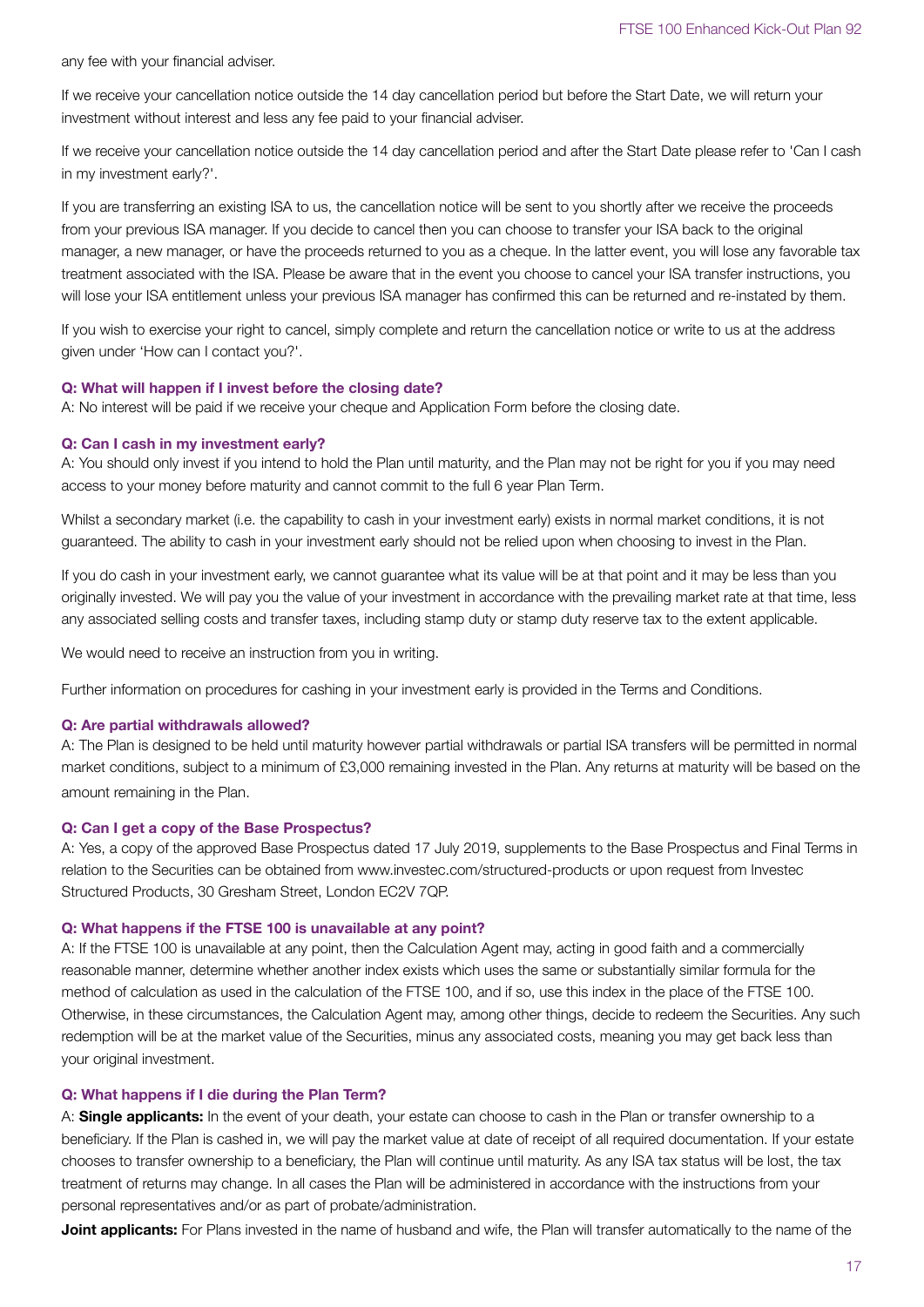surviving partner. For other joint applications, the Plan will be administered in accordance with the instructions of your personal representatives, and/or as part of probate/administration.

# **Plan maturity**

## **Q: What happens at maturity?**

A: You will have the option to cash in your Plan, or transfer it to an alternative investment, or to re-invest the proceeds into other products which may be available at that time from Investec Bank plc. We will contact you shortly before the Plan matures.

Until we receive your instructions we will hold the relevant maturity proceeds on deposit and no interest will be paid. Please note that such monies will be held by us as banker and not as trustee. If we have received your written instructions you will receive financial settlement within 10 working days of the Plan maturing. If we have not received your written instructions at 6 months, we will return your money by cheque to the last address provided to us. If this cheque is not cashed, we will hold your money for 15 years before it is disposed of in accordance with the Dormant Bank and Building Society Accounts Act 2008.

#### **Q: What happens to the ISA status of my investment in the event of maturity?**

A: If you wish to maintain the ISA status of your investment, you could either transfer it to another ISA product offered by Investec Bank plc or you could transfer your investment to another ISA manager. If you do not wish to maintain the ISA status of your investment, you could invest in any other product offered by Investec Bank plc or cash in your investment.

In the event that we have not received your written instructions 6 months after maturity we will return your money by cheque to the last address provided to us, at which point the ISA status of your investment will be lost.

## **Q: What is Investec Bank plc's Credit Rating?**

A: Investec Bank plc has a credit rating of A1 with a stable outlook, as rated by Moody's.

Investec Bank plc has a credit rating of BBB+ with a stable outlook, as rated by Fitch.

For more information on Investec Bank plc please visit: www.investec.com/investorrelations.

#### **Q: What is the relevance of credit ratings?**

A: Credit ratings are assigned by companies known as rating agencies and are reviewed regularly. They can go up or down at any point in response to changes in the financial position of the institution in question.

Credit ratings are only one way to assess the likelihood that an institution will be able to pay back any monies owed. Institutions with better credit ratings should go bankrupt less frequently than institutions with worse credit ratings, although this has not necessarily been the case over the last few years.

Ultimately, however remote the likelihood of bankruptcy might be, the risk will always exist. To reduce this risk, we suggest that structured products are used as part of a broader portfolio and that investors diversify their structured product investments across a range of issuers.

# **Charges and fees**

## **Q: What are the charges?**

A: **Charges for advice:** You may incur fees for the financial advice you receive.You can choose to pay these direct to your financial adviser, or we can deduct the fee from the amount you invest. Any agreed fee will be paid to your financial adviser 11 working days after we process your application. Please discuss with your financial adviser for more details.

**Other costs and charges:** As Plan Manager, we incur fixed costs and charges for administering and marketing the Plan. These overall costs (including our Plan Manager's fee) total 2.73% (£27.30). The overall financial instruments cost is 0% (£0). This information is based on an illustrative nominal amount of £1,000 invested. All of these costs and fees have been taken into account when setting the return for the Plan.

For clarity no charges are taken away from your initial investment or your potential maturity payment and the potential return stated in this brochure will be made on your total initial investment. There are no annual management charges, so any returns are based upon the full amount you invest into the Plan.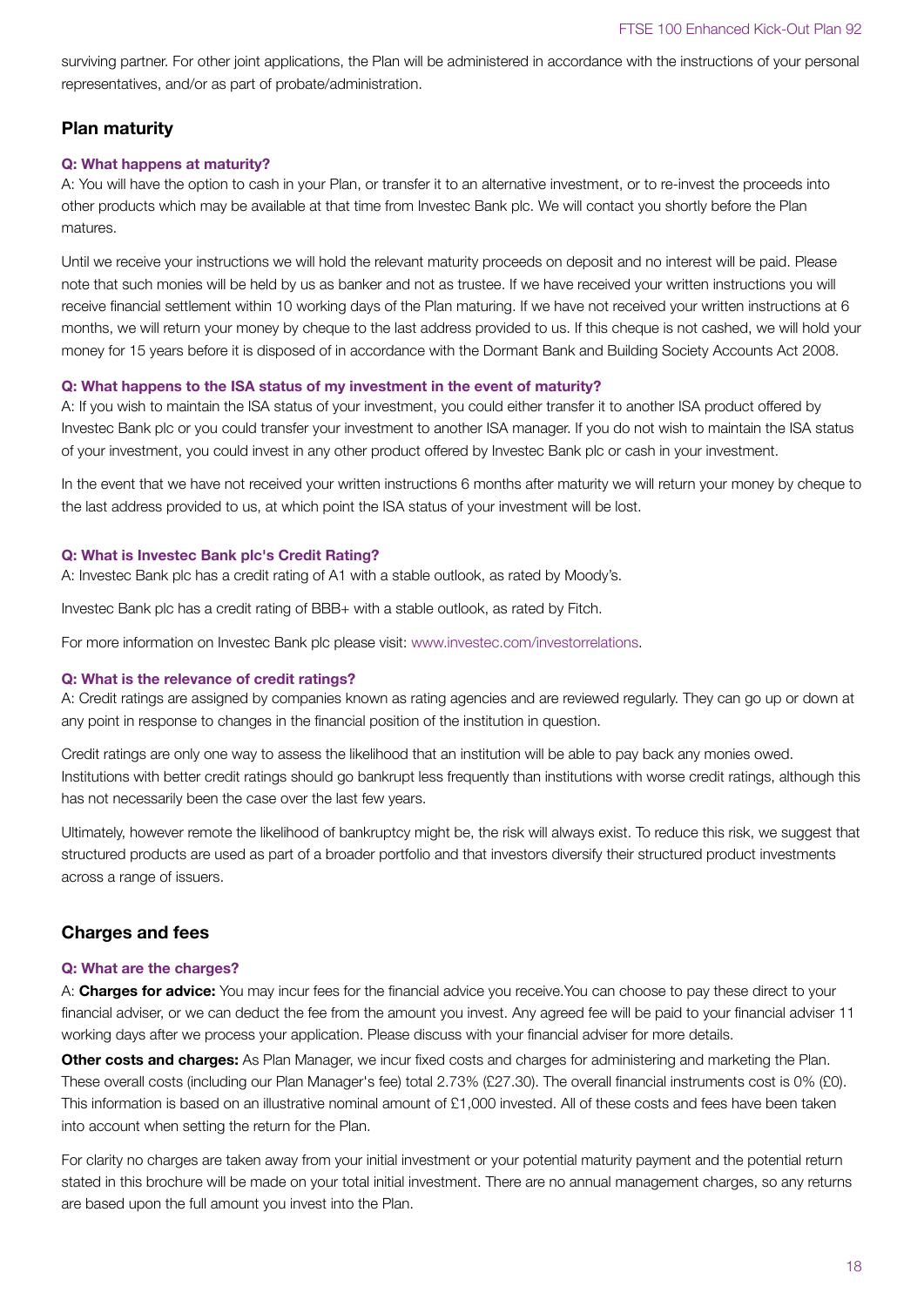#### **Tax**

The tax information below is intended to be general in nature and your own position may vary based on your personal circumstances. Tax rules and how they impact you may change at any time. Investec is not a tax adviser and you should seek advice from your financial or tax adviser based on your personal circumstances if you are unsure of the tax treatment of your investment, before you invest.

#### **Q: How are returns taxed (UK tax resident and domiciled individuals)?**

A: Maturity returns are anticipated to be paid gross for all investors, with no tax related deductions or withholdings.

**Investments held in a Direct Account:** Any gain you make at maturity is expected to be subject to UK Capital Gains Tax (CGT).

However, there is an annual CGT exemption allowance, which can be utilised to reduce or eliminate the tax payable, depending on your personal circumstances and whether you use up the allowance (or part of it) on other investments you hold.

The annual CGT exemption allowance is £12,000 for the 2019/20 tax year.

**Please note**: The annual CGT exemption allowance for the 2020/21 tax year has not yet been confirmed by HMRC as at the publication date of this brochure and is subject to change. Please verify the annual CGT exemption allowance for the 2020/21 tax year with your financial adviser before submitting your investment.

Investec is not a tax adviser and you remain responsible for your own tax affairs.

#### **Investments held in an ISA Account:**

Any gain made at maturity will not be subject to any UK tax.

If at maturity you sustain a capital loss within an ISA, you cannot offset this for UK tax purposes against other capital gains you might have.

#### **Q: How are returns taxed (all other investors)?**

A: Maturity returns are anticipated to be paid gross, with no tax related deductions or withholdings.

The tax treatment thereafter will depend on your personal circumstances and the tax legislation in the jurisdictions that impact you. If you are a UK resident non-domiciled investor you should be aware that this investment is a UK onshore asset that is subject to UK tax rules. Assets brought onshore will be subject to UK tax rules.

As stated above, Investec is not a tax adviser and you should seek specialist tax advice based on your personal circumstances before you invest.

# **ISAs**

#### **Q: How much can I invest in an ISA?**

A: You can invest in this Plan using your ISA allowance for 2019/20 and/or 2020/21.

The overall ISA limit for 2019/20 is £20,000.

As long as you have not already used all or part of your cash ISA (this includes Help to Buy ISAs), stocks and shares ISA, innovative finance ISA and Lifetime ISA allowances for the 2019/20 tax year, you can invest up to £20,000.

If you have already invested part of your ISA allowance for the 2019/20 tax year, you can top up and invest the difference between the amount invested already and the £20,000 total ISA allowance for the 2019/20 tax year.

Please note that a Help to Buy ISA is a cash ISA and you can only add new money into one cash ISA in a tax year.

Only one cash ISA (including Help to Buy ISA), one stocks and shares ISA, one innovative finance ISA and one Lifetime ISA can be subscribed to in each tax year, as long as the combined amount does not exceed the ISA allowance for that year.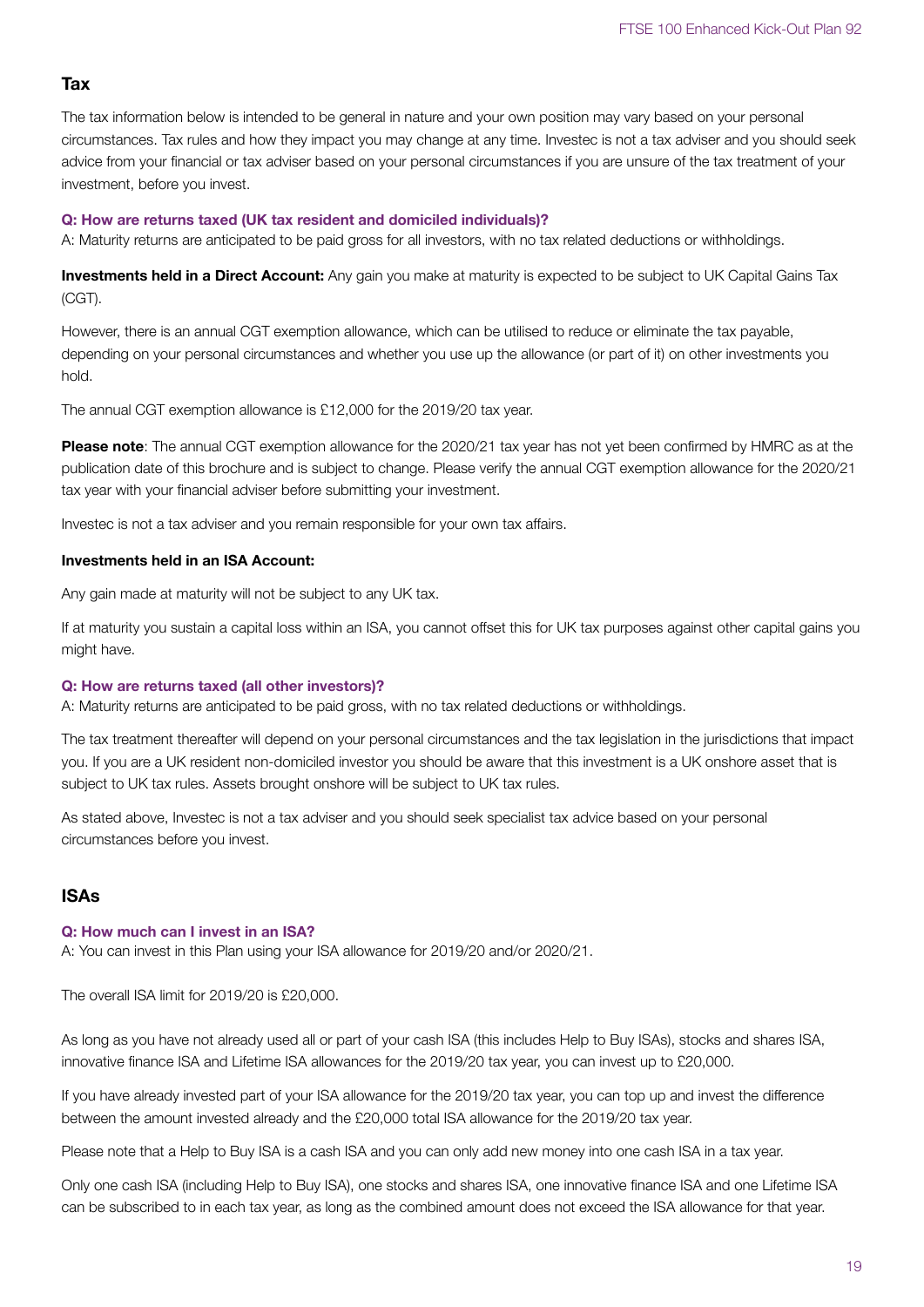**Please note**: For the tax year 2020/21, which runs from 6 April 2020 until 5 April 2021, the ISA allowance has not yet been confirmed by HMRC as at the date of publication of this brochure and may change before 6 April 2020. If you are submitting an ISA investment for 2020/21, please verify the 2020/21 ISA allowance with your financial adviser before submitting your investment.

To make an ISA investment into one of our Plans, you need to be over 18 and a UK resident for tax purposes. An ISA investment can only be held in your name.

#### **Q: Can I transfer any existing ISAs into this Plan?**

A: If you have other ISA investments you can transfer them into this Plan and this will ensure that the ISA tax status of your investment will continue.

You can transfer as many existing ISAs as you like, without affecting your annual ISA allowance. You can transfer your full current year subscriptions. If you are transferring your current tax year's cash ISA this will now be regarded as a stocks and shares ISA for this tax year. Therefore, you will still be able to subscribe to a cash ISA in the current year, provided you have not exceeded the overall ISA limit of £20,000 for 2019/20 (but you will not be able to subscribe to any additional stocks and shares ISAs you might have during the current year).

If you wish to transfer, you should check with your existing ISA manager that this is permitted. They may impose a charge for transferring. You should also be aware of the potential for the loss of income or growth whilst the transfer is pending.

When we receive the transfer funds, we will set up an individual Plan for each existing ISA that you transfer to us.

#### **Q: Can I use my Additional Permitted Subscription (APS) with this Plan?**

A: Unfortunately, we cannot accept APS requests into our Plans. However, we are able to administer requests from ISA managers who offer APS into their products. For further details on APS please visit www.hmrc.gov.uk

#### **Q: What happens if my ISA transfer funds are received after the transfer funds deadline of 11 May 2020?**

A: Regrettably, we are unable to accept transfer funds received after the deadline. Therefore, they will be returned to your original ISA manager for re-investment.

## **Financial advisers**

#### **Q: How much will any advice cost?**

A: You may need to pay your financial adviser a fee for advising on and or arranging the sale of this Plan. Your financial adviser will discuss and agree this fee with you before you invest.

#### **Q: What support do you provide to financial advisers?**

A: We provide financial advisers with additional benefits which are designed to enhance the quality of their service to you. These benefits may include some or all of the following: training, seminars and marketing materials.

Further details of any benefits received from us are available on request from your financial adviser.

# **Investor information**

#### **Q: To whom is this investment available?**

A: This investment is available to:

- a. **UK tax resident individuals:** To invest in the Plan on your behalf or on behalf of another person you must be aged 18 or over. You must be resident in the UK for tax purposes.
- b. **Non-UK tax resident investors and corporates in Jersey, Guernsey or the Isle of Man:** To invest in the Plan you must be aged 18 or over and resident in the Isle of Man. For individual investors in Jersey, Guernsey or the Isle of Man, we will also need your tax identification number, country or place of birth and a copy of your passport or identification issued by the state. A certificate of incorporation will be required for corporate investors. Non-UK tax resident investors in Jersey, Guernsey or the Isle of Man cannot invest in an ISA. This product is not available to persons in the U.S. or to a U.S. Person.
- c. **UK corporates, charities and trustees.** In the case of investments submitted via a platform, we are only able to accept investments where the beneficial owner is either a natural person or a micro, small or medium-sized enterprise (as defined in the FCA Handbook).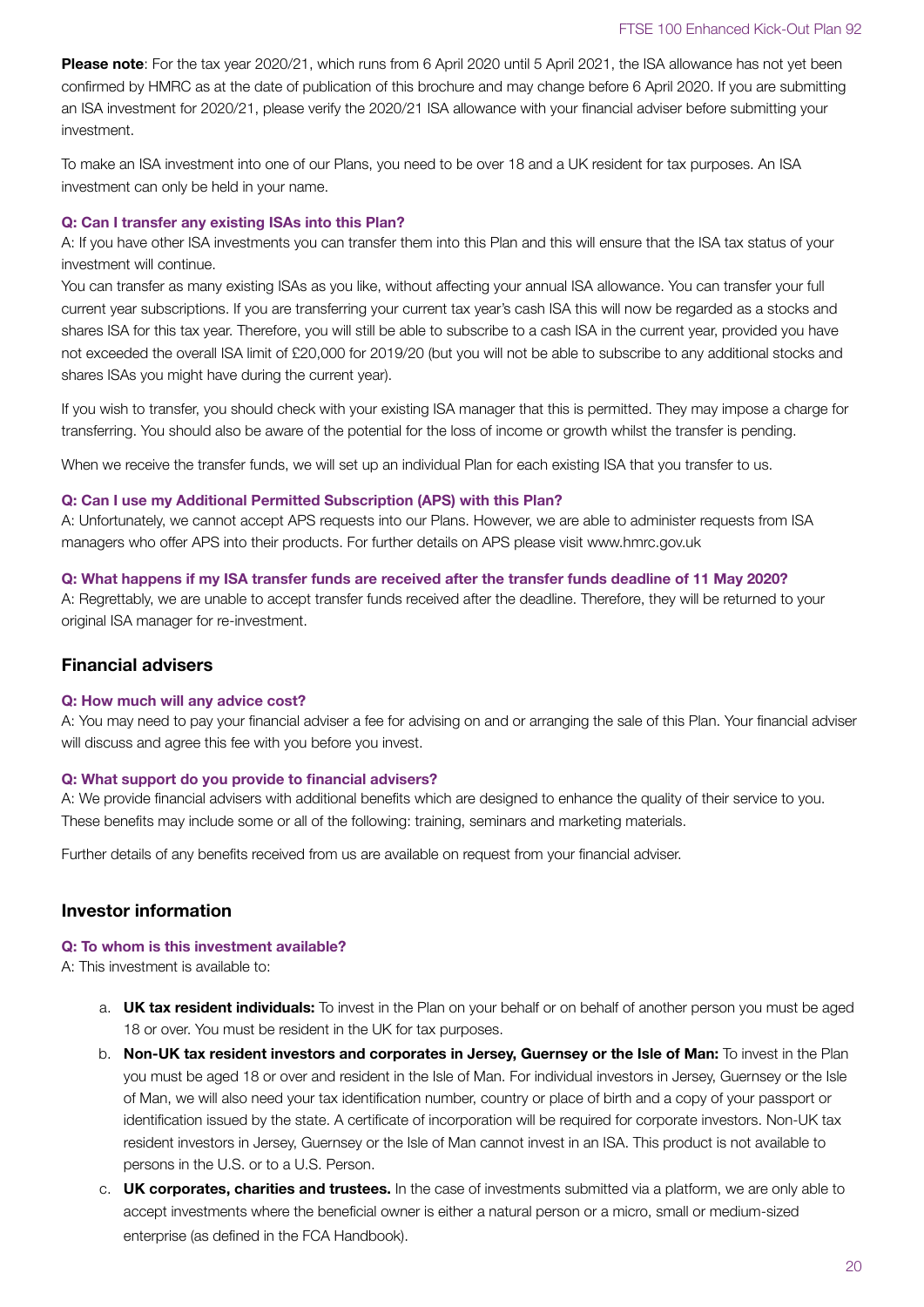#### **Q: What is my customer category?**

A: We will treat you as a Retail Client for the purposes of the FCA Rules. This means you will receive the highest level of regulatory protection available for complaints and compensation and receive information in a straightforward way. You may request to be treated as an Elective Professional Client however, if you do so you will lose the protections afforded to Retail Clients under the FCA Rules.

#### **Q: How will you keep me informed?**

A: We will send you a written acknowledgement by the end of the next working day following receipt of your completed Application Form. After the start of the investment, following the purchase of Securities for your investment, we will send you an opening statement showing your holdings in your investment. Thereafter, we will send you a statement annually.

#### **Q: How can I contact you?**

A: As you have a financial adviser, please continue to use them as your first point of contact. Alternatively, you can write to us at: Investec Structured Products, PO Box 914, Newport, NP20 9PE.

You can also contact us by telephone on 0344 892 0942.

#### **Q: How do I complain?**

A: Any complaint about the sale of this Plan should be made to your financial adviser. A complaint about any other aspect of this Plan should be made to Investec Structured Products, PO Box 914, Newport, NP20 9PE. (Telephone no. 0344 892 0942).

If your complaint is not dealt with to your satisfaction you can complain to the Investment Division, The Financial Ombudsman Service, Exchange Tower, London, E14 9SR. Making a complaint will not prejudice your right to take legal proceedings.

#### **Q: What should I do if I have more questions?**

A: It is essential that you only invest in the Plan if you fully understand the benefits and associated risks. Where you have unanswered questions you should seek advice from a financial adviser or tax adviser in your jurisdiction.

**The information in this brochure does not constitute tax, legal or investment advice from Investec. You should think carefully about the features and risks of this Plan and whether it suits your personal circumstances and attitude to risk before deciding whether to invest. You should seek advice from a financial adviser in your jurisdiction before deciding to invest. Investec does not offer advice or make any investment recommendations regarding this Plan.**

**For unbiased general information about this type of product, please refer to the Money Advice Service website, which was set up by the government, at www.moneyadviceservice.org.uk.**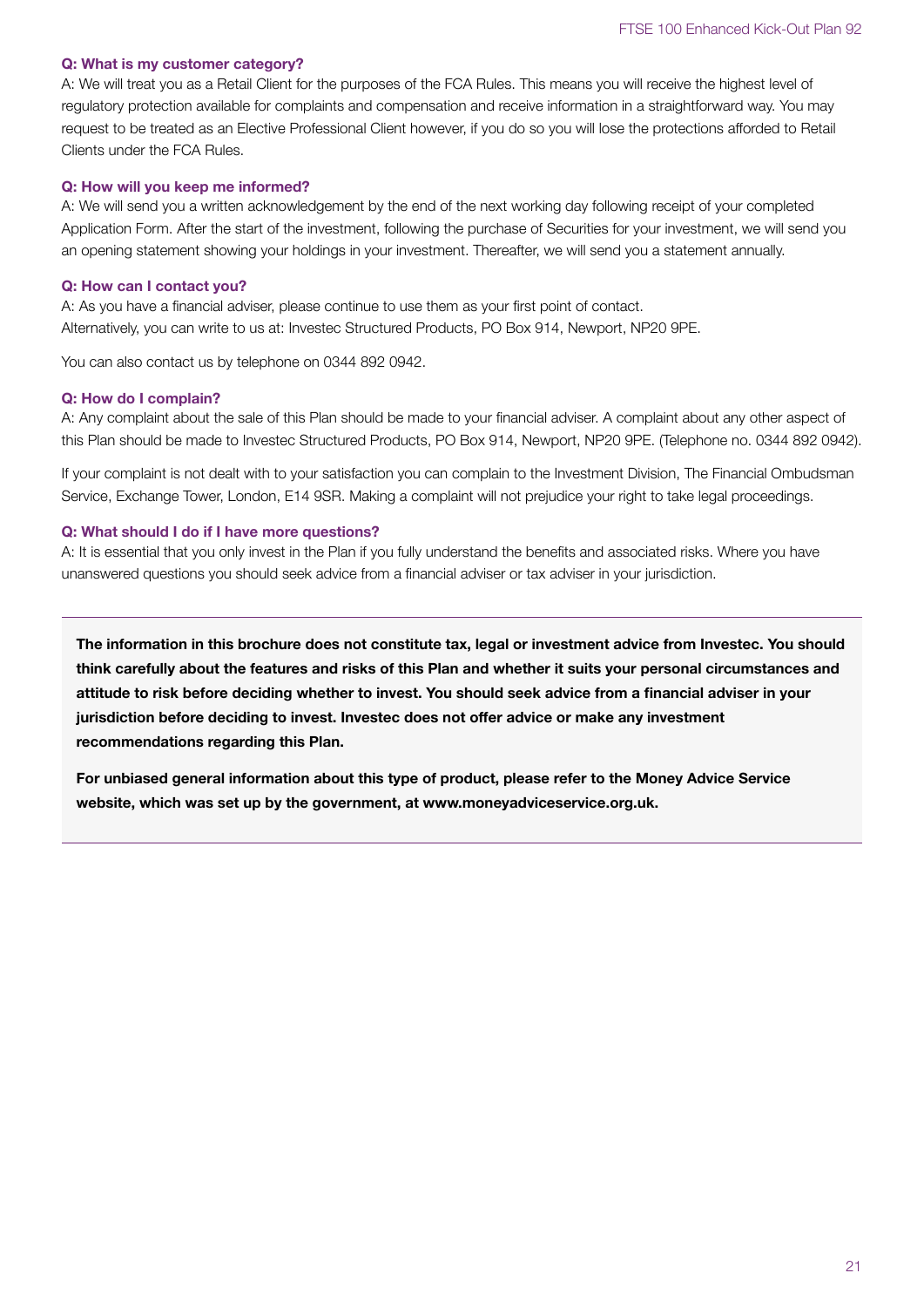# Terms and Conditions

# **Definitions**

'Application Form' means the FTSE 100 Enhanced Kick-Out Plan 92 application for an ISA and/or a Direct Account.

'Averaging' means for the purposes of determining Kick-Out levels and the Final Index Levels an arithmetic average of the closing level of the FTSE 100 over a specified number of Business Days, as determined by the Calculation Agent.

'Banking Day' means a day on which commercial banks in London are open for general business (including dealings in foreign exchange and deposits).

'Base Prospectus' means the base prospectus relating to the Zebra Capital Plans Retail Structured Products Programme dated 17 July 2019 and any supplements to it.

'Business Day' means any day on which the Exchange and each Related Exchange is open for trading for its regular trading sessions.

'Calculation Agent' means Investec Bank plc acting as Calculation Agent.

'Client Money' means the provisions of the FCA's Client Assets Sourcebook relating to client money.

'Custodian' means Investec Wealth and Investment Limited.

'Direct Account' means any part of the FTSE 100 Enhanced Kick-Out Plan 92, which is not an ISA.

'Exchange' means for the FTSE 100, London Stock Exchange plc.

'FCA' means the UK Financial Conduct Authority of 12 Endeavour Square, London, E20 1JN, www.fca.org.uk.

'FCA Handbook' means the FCA Handbook of Rules and Guidance, as amended from time to time.

'FCA Rules' means the principles, rules and guidance issued by the FCA, as amended from time to time.

'Final Index Level' means the average of the closing levels of the FTSE 100 over the 5 Business Days up to and including 5 May 2026.

'Final Maturity Date' means 5 May 2026.

'Fitch' means Fitch Ratings.

'FSCS' means the Financial Services Compensation Scheme.

'FTSE 100' means the FTSE 100 index. This product is not in any way sponsored, endorsed, sold or promoted by FTSE International Limited.

'HMRC' means Her Majesty's Revenue & Customs.

'Initial Index Level' means the closing level of the FTSE 100 on the Start Date.

'Investec' means Investec Bank plc.

'ISA' is a scheme of investment managed in accordance with the ISA Regulations by the ISA Manager under terms agreed between the ISA Manager and the investor (ISA terms and conditions). An ISA is restricted to UK tax resident individuals only.

'ISA Manager' means (a) Investec Bank plc; or (b) any previous or future manager of your ISA, as the context requires.

'ISA Regulations' means the Individual Savings Account Regulations 1998, as amended or replaced from time to time.

'Issuer' means the issuer of the Securities, being Investec Bank plc a company incorporated in the United Kingdom.

'Key Information Document' means the key information document which aims to provide clear and comparable information about a product in a stand-alone, standardised document.

'Kick-Out Date' means each of 4 May 2021, 4 May 2022, 4 May 2023, 7 May 2024 and 6 May 2025.

'Kick-Out Level' means, in relation to any Kick-Out Date the average of the closing levels of the FTSE 100 over the 5 Business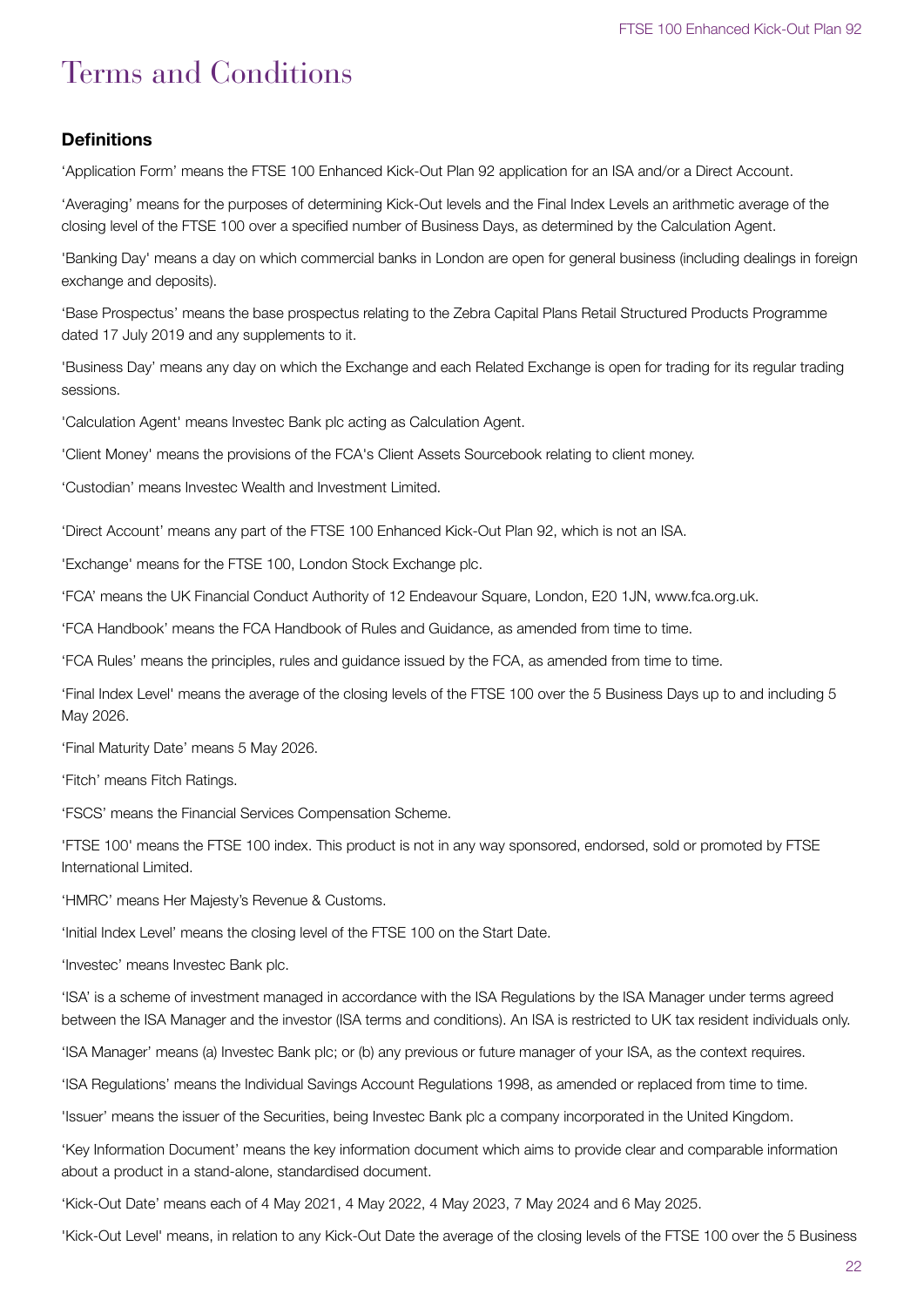Days up to and including the relevant Kick-Out Date.

'Maturity Date' means the Final Maturity Date or in the event of an early maturity, the Kick-Out Date on which such early maturity occurred.

'Money Laundering Legislation' means the Proceeds of Crime Act 2002, the Money Laundering, Terrorist Financing and Transfer of Funds (Information on the Payer) Regulations 2017 and any other applicable law relating to money laundering, prevention of terrorism or sanctions.

'Moody's' means Moody's Investors Service Limited.

'Plan' means the FTSE 100 Enhanced Kick-Out Plan 92, comprising the Securities subscribed for through your ISA and/or your Direct Account, as specified in your Application Form(s) and in the Key Information Document.

'Plan Manager' means Investec Bank plc which is authorised by the PRA and regulated by the FCA and the PRA and bound by their rules.

'Plan Objective' means the objective of securing the return described in the brochure to which these Terms and Conditions are attached and in the Key Information Document.

'Plan Term' means the period from 4 May 2020 to 5 May 2026, both days inclusive.

'PRA' means the UK Prudential Regulation Authority of Bank of England, Threadneedle St, London, EC2R 8AH, www.bankofengland.co.uk/pra.

'PRA Handbook' means the PRA Handbook of Rules and Guidance, as amended from time to time.

'PRA Rules' means the rules included within the PRA Handbook.

'Related Exchange' means each exchange or quotation system where trading has a material effect (as determined by the Calculation Agent) on the overall market for futures or options contracts relating to an Underlying, including any transferee or successor to any such exchange or quotation system or any substitute exchange or quotation system to which trading in futures or options contracts relating to an Underlying has temporarily relocated (provided that the Calculation Agent has determined that there is comparable liquidity relative to the futures or options contracts relating to an Underlying on such temporary substitute exchange or quotation system as on the original Related Exchange).

'Service' means the service costs for the issue, administration, marketing and management of the Plan.

'Securities' means the securities issued by Investec Bank plc, which the Plan Manager purchases and holds on your behalf under the Plan.

'Start Date' means 4 May 2020.

'Terms and Conditions' means these Terms and Conditions, including the Application Form.

'Underlying' means the FTSE 100 index.

'U.S. Person' means a U.S. Person as defined in Regulation S under the U.S. Securities Act of 1933, as amended, or as defined in the U.S. Internal Revenue Code of 1986, as amended.

'Valuation Date' means any day during the Plan Term where the Plan or the Securities are valued according to prevailing market conditions on that day.

'Value' means the fair market value of the Securities (expressed as a percentage of the par value).

References to "we", "us" and "ours" shall be to Investec Bank plc or its affiliates, as the context requires, and references to "you" or "your" shall be to any investor in the FTSE 100 Enhanced Kick-Out Plan 92.

# **The Plan Manager provides the Plan to you on the following Terms and Conditions (of which the Application Form is a part):**

# **1. Application**

**1.1** On the receipt of a duly completed Application Form and cheque (or banker's draft, telegraphic transfer or any other means of payment acceptable to the Plan Manager) the Plan Manager may accept your application subject to these Terms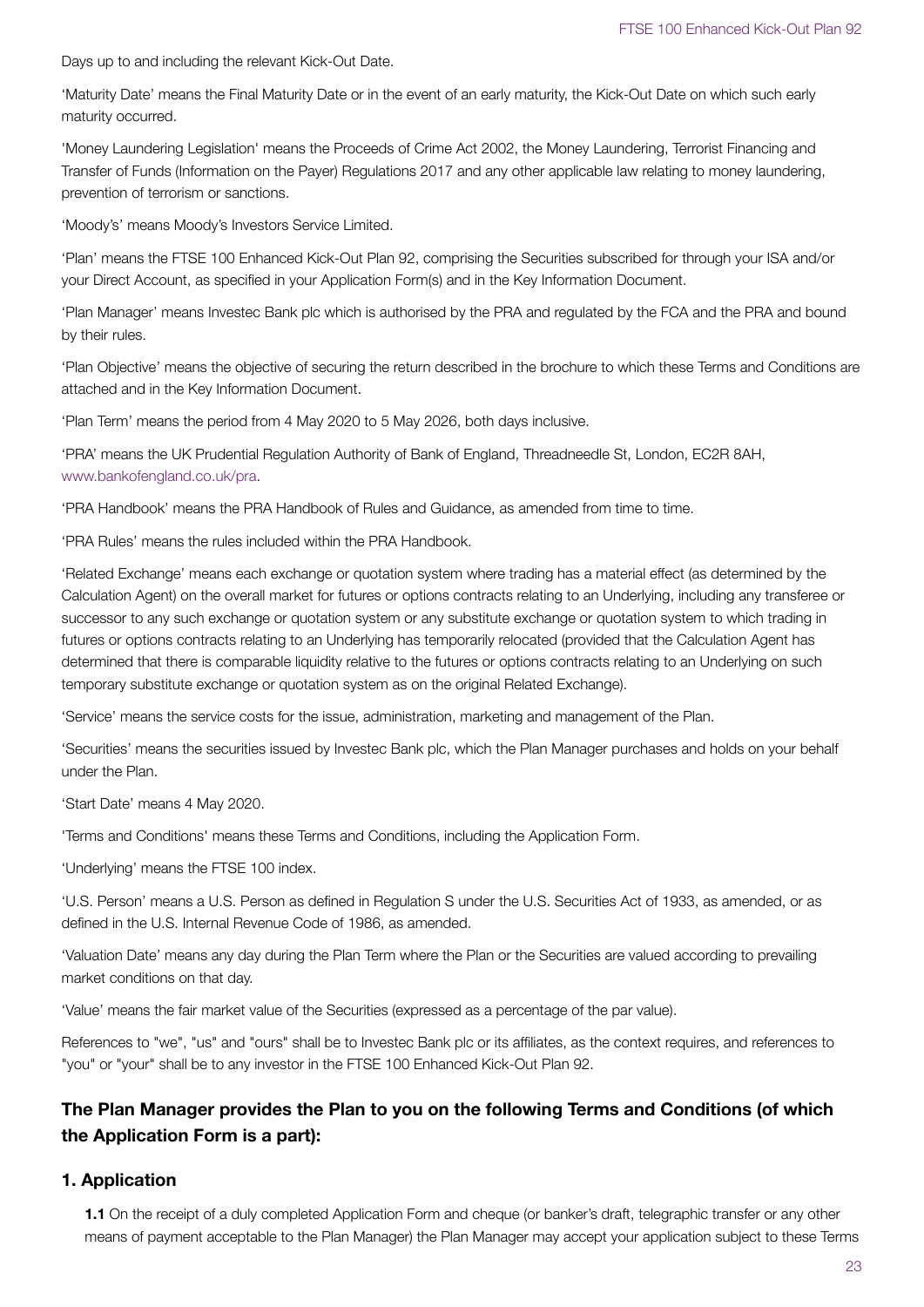and Conditions. The Plan Manager reserves the right to reject an application for any reason.

**1.2** Investors in the United Kingdom, Jersey, Guernsey and the Isle of Man can subscribe to this Plan.

# **2. Cancellation Rights**

**2.1** The Plan Manager will give you the right to cancel your Plan within 14 days of the Plan Manager's acceptance of your Application Form in accordance with the requirements of the FCA Handbook. You will be informed of your right to cancel in the information that the Plan Manager sends to you on receipt of your application. Alternatively you can write to the Plan Manager at Investec Structured Products, PO Box 914, Newport, NP20 9PE. If you do so, please provide your name and address and the Plan number with clear instructions to cancel your investment.

**2.2** If the Plan Manager receives your cancellation notice within 14 days of their acceptance of your application, your initial investment will be returned to you without interest and less any fee paid or due to your financial adviser. Subject to paragraph 2.3 below, if the Plan Manager receives your cancellation notice after 14 days, it will return to you, without any interest, a cash amount that may be subject to a market value adjustment, and includes a deduction of any unwind costs, including any applicable stamp or other duties. The value returned is affected by the level of the Underlying(s), market volatility, interest rates and liquidity among other market variables. Where you do not exercise your cancellation rights, the Plan will continue in line with the Terms and Conditions.

**2.3** If the Plan Manager receives your notice of cancellation after 14 days but prior to the Start Date, your initial investment will be returned to you without interest and less any fee paid or due to your financial adviser.

**2.4** Please be aware that in the event you choose to cancel your ISA transfer instructions, you will lose your ISA entitlement unless your previous ISA Manager has confirmed that this can be returned and re-instated by them.

**2.5** If you cancel your Plan, you will need to discuss reclaiming any related fees with your financial adviser. The Plan Manager is not responsible for rebating any such fee.

## **3. Direct Accounts**

**3.1** For Direct Account investments, when Investec receives your investment, prior to the Start Date we will hold such monies as banker and not as trustee under the Client Money rules. This means that your money will be held collectively with the funds of other investors, will not be held under the Client Money rules and will not be afforded the protections afforded to Client Money. If you have agreed for a fee to be deducted from the amount invested and paid to your financial adviser, this will also be held by us as banker until the date it is paid. If Investec fails to meet its obligations, the Client Money distribution rules will not apply and so you will not be entitled to share in any distribution under the Client Money distribution rules. You may lose all or part of your initial investment. In the event of Investec's insolvency, prior to the Start Date or after the Maturity Date, your money will not be protected under the Client Money distribution rules and you must rely on your right of recourse (if any) to the FSCS. This arrangement will not impact on your rights to seek compensation from the FSCS in the event of Investec's insolvency. Further details of the FSCS are available at www.fscs.org.uk. **3.2** Interest will not be paid on monies held within client accounts. For the avoidance of any doubt, no interest is payable on any money held before the Start Date, after the Maturity Date or following any early withdrawal from the Plan. **3.3** Where investments are held through the Direct Account, you may be subject to tax on any gains arising on your investment, depending on your personal circumstances. The statements in this brochure are based on current UK legislation, regulations and practice, all of which may change.

# **4. ISA Accounts**

**4.1** You must subscribe to your ISA with your own cash or by transfer of cash from an existing ISA. Transfers of cash from existing ISAs will normally be arranged with the existing ISA Managers. Once the cash from the existing ISA has been transferred, your ISA will be subject to these Terms and Conditions. In respect of an ISA transfer, a cancellation notice will be sent to you after the funds are received from your previous ISA Manager. If, following an ISA transfer you cancel your ISA, you may lose the favourable tax treatment applicable to the investments held within it.

**4.2** Please note that, in the event you choose to cancel your ISA transfer instructions, you will lose your ISA entitlement unless your previous ISA Manager has confirmed this can be returned and re-instated by them.

**4.3** 'ISAs' can be either cash (which includes "Help to Buy" ISAs), stocks and shares, innovative finance or "Lifetime ISAs". If you are subscribing for a stocks and shares ISA, you must not have subscribed to, and may not subscribe to, another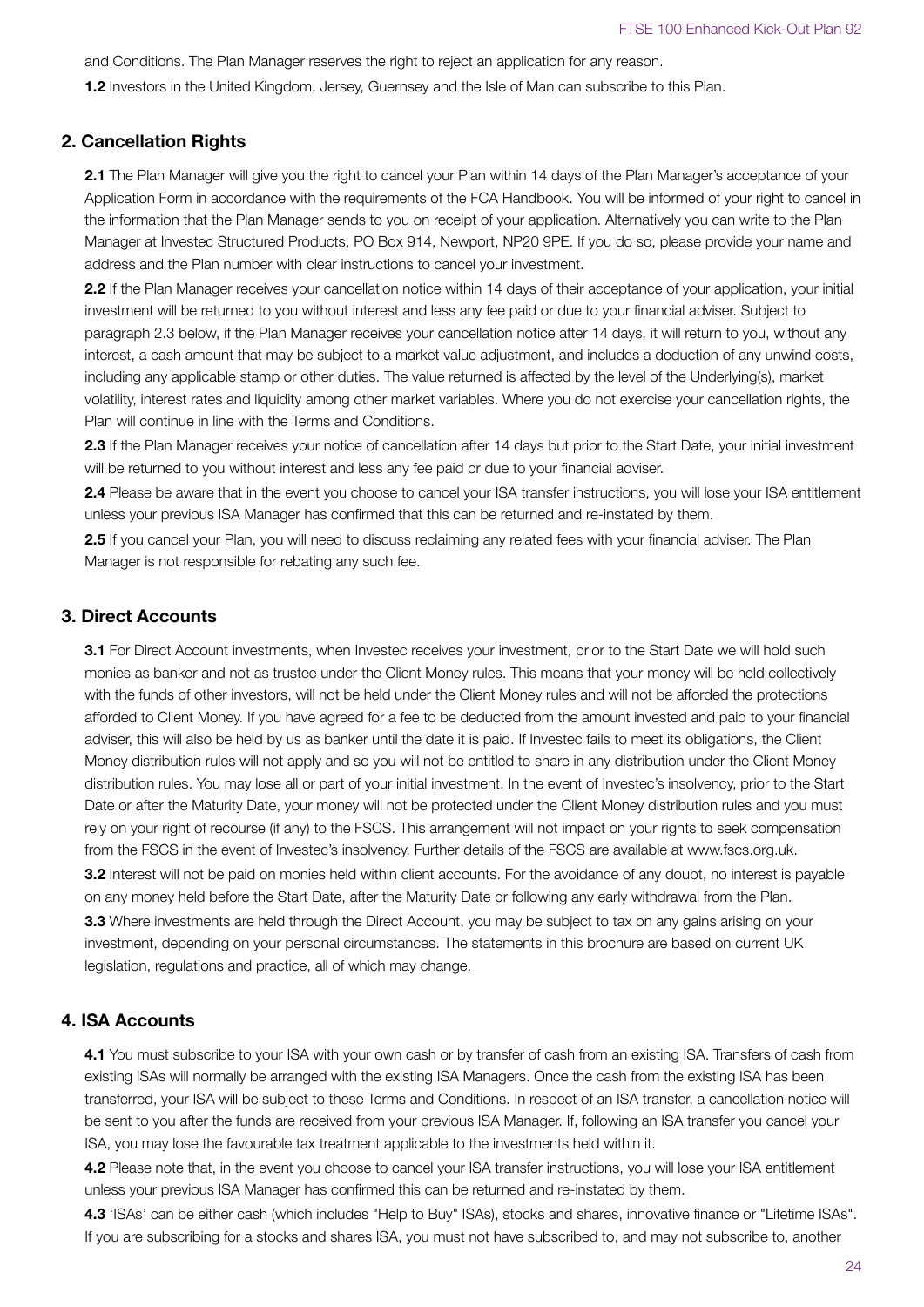stocks and shares ISA in the same tax year. Please note that the Plan Manager only offers the stocks and shares component in this investment.

**4.4** You will immediately inform the Plan Manager in writing if you cease to be a qualifying individual for the purposes of the ISA Regulations. The Plan Manager will notify you if, by reason of any failure to satisfy the provisions of the ISA Regulations, an ISA has, or will, become void.

**4.5** The Plan Manager shall not accept any further amounts into an ISA if the ISA Regulations no longer give you the right to invest in that ISA.

**4.6** For ISA investments, when Investec receives your investment, it will be held by us in an ISA designated account. This means that your money or investments will be held by us, collectively with the funds of other investors, will not be held under the Client Money rules and will not be afforded the protections afforded to Client Money. If you have agreed for a fee to be deducted from the amount invested and paid to your financial adviser, this will also be held by us as banker until the date it is paid. If Investec fails to meet its obligations the Client Money distribution rules will not apply and so you will not be entitled to share in any distribution under the Client Money distribution rules. You may lose all or part of your initial investment. In the event of Investec's insolvency prior to the Start Date your money will not be protected under the Client Money distribution rules and you must rely on your right of recourse to the FSCS. Further details of the FSCS and eligibility criteria are available at www.fscs.org.uk.

**4.7** Interest will not be paid on monies held within client accounts. For the avoidance of any doubt, no interest is payable on money held before the Start Date, after the Final Maturity Date or following an early withdrawal from the Plan.

**4.8** The proceeds arising on investments held within an ISA will not be subject to UK tax. This means any gains or losses you make on your investment, while it is held within your ISA, will be disregarded for the purposes of UK tax.

**4.9** On your death, your ISA will lose its ISA status immediately and your Plan will be dealt with in accordance with the instructions of your personal representatives. Your personal representatives can sell your Securities or transfer them to your beneficiaries.

# **5. Maturity**

**5.1** Under the terms of the Plan, the Plan will mature on either i) one of the Kick-Out Dates or ii) the Final Maturity Date. The Securities are structured so that the amount you are due to receive from your Plan is in accordance with the Plan Objective. The Plan Manager will contact you to inform you of your options at maturity and any action required by you. The Plan Manager may, at its discretion, repay maturity proceeds to you by transferring the funds into the bank or building society account from where the initial investment originated. Should this occur, you will be informed in writing by the Plan Manager.

**5.2** You should note that once the Plan has matured, we will hold the proceeds on deposit as banker and not as trustee and interest will not be paid. The proceeds will not therefore be held in accordance with the Client Money rules. If we have not received your written instructions within six months, we will return your money by cheque to the last address provided to us. If your investment was an ISA investment, the ISA status will subsequently be lost. If this cheque is not cashed, we will hold your money for 15 years before it is disposed of in accordance with the Dormant Bank and Building Society Accounts Act 2008.

# **6. Conflict of Interest**

**6.1** Occasions can arise where the Plan Manager, or one of its other clients, will have some form of interest in business which is being transacted for the Plan. If this happens, or the Plan Manager becomes aware that its interests or those of one of its other clients conflict with your interests, you will be informed and asked for your written consent before any transaction is carried out. A copy of Investec's conflicts policy can be obtained upon request from Investec Structured Products, PO Box 914, Newport, NP20 9PE (0344 892 0942). A summary can be found at www.investec.co.uk/legal/uk/ conflicts-of-interest.html.

# **7. Insurance Cover**

**7.1** The Plan Manager will maintain insurance cover to cover you for, amongst other risks, misappropriation of funds or Securities by any employee of the Plan Manager.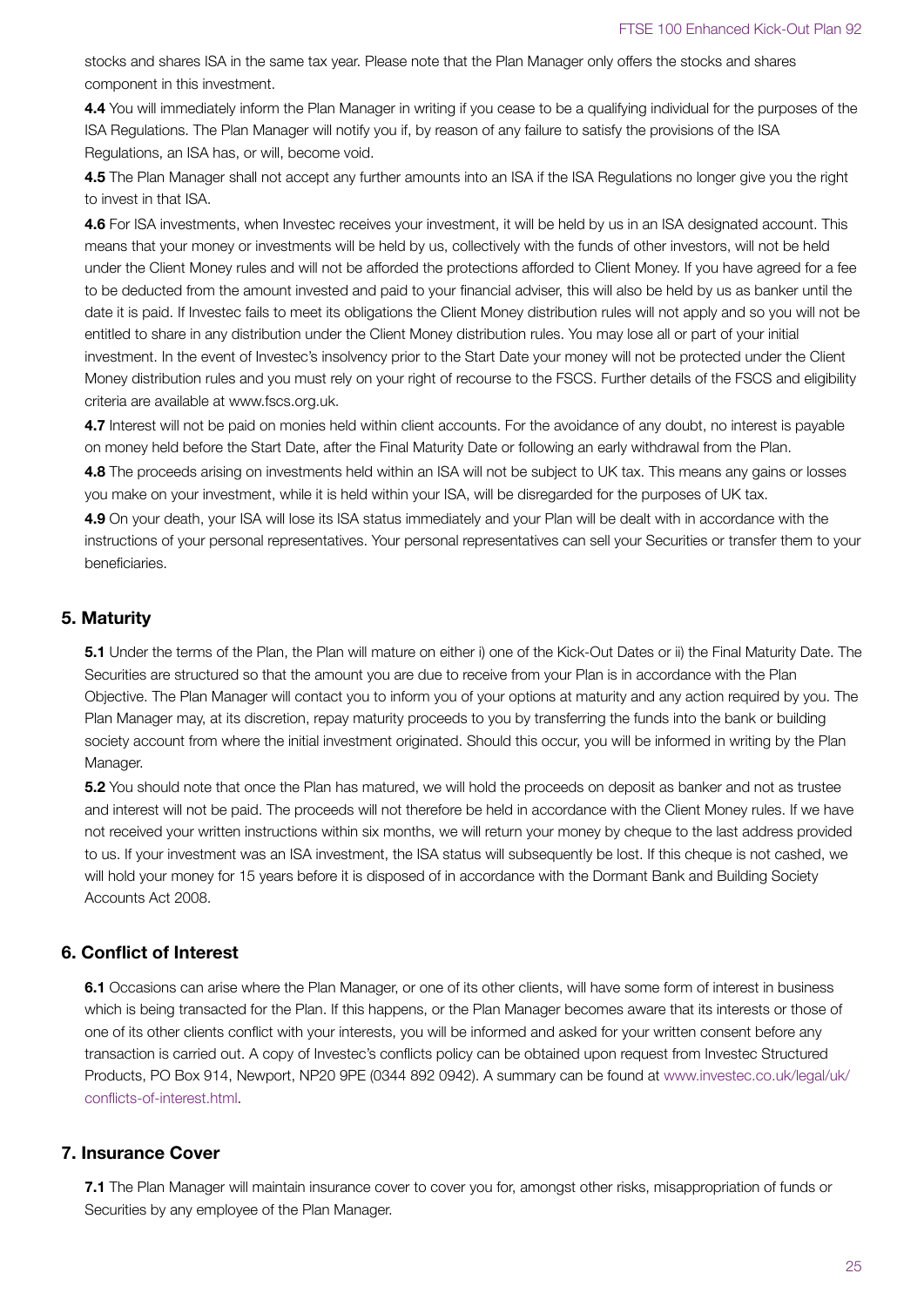# **8. Record Keeping and Statements**

8.1 At all times you or your nominated agent may request sight or a copy of entries in the Plan Manager's records relating to your Securities in accordance with the rules of the FCA Handbook. Such records will be maintained for a minimum of five years after the Final Maturity Date.

**8.2** The Plan Manager will supply you annually with a report on the Value of your Plan held through your ISA and/or your Direct Account.

# **9. Termination**

**9.1** The Plan or any investment comprised in it may be terminated immediately by the Plan Manager on giving written notice to you if, in its opinion, it is impossible to administer the Plan or that investment in accordance with the ISA Regulations or you are in breach of the ISA Regulations.

**9.2** The ISA will terminate automatically with immediate effect if it becomes void under the ISA Regulations. The Plan Manager will notify you in writing if the ISA becomes void.

**9.3** The Plan Manager may terminate your investment in the Plan if:

(a) you are in breach of any material obligation under these Terms and Conditions and you have failed to remedy the breach within a reasonable time of us requesting you to do so; or

(b) you have given us inaccurate information and, had we received accurate information, we would not have accepted your application.

**9.4** The terms of the Securities may permit the Issuer of the Securities to withhold, defer, reduce or even terminate payments in certain events including, but not limited to, illegality, amendments or disruption to the Underlying(s) or other events beyond the control of the Plan Manager and which make it necessary for the Plan Manager to withhold, defer, reduce or terminate such payments and, as a result, you may receive less than you would otherwise have anticipated or may have to wait for the proceeds.

**9.5** The Plan Manager may terminate the Plan at any time for reasons including, but not limited to, illegality, amendments or disruption to the Underlying(s) or other events beyond the control of the Plan Manager, provided that the Plan Manager gives you a reasonable period of written notice as the situation dictates.

**9.6** If you wish to terminate your investment in the Plan within 14 days of the Plan Manager's acceptance of your Application Form you will receive an amount as set out in Clause 2 (Cancellation Rights).

**9.7** Following this 14 day period, whilst a secondary market (i.e. the capability to cash in your investment early) exists in normal market conditions, it is not guaranteed. The ability to cash in your investment early should not be relied upon when choosing to invest in the Plan. If you do cash in your investment early, the Plan Manager cannot guarantee what its value will be at that point and it may be less than you originally invested. The Plan Manager will pay you the value of your investment in accordance with the prevailing market rate at that time, less any costs that the Issuer reasonably incurs for breaking the hedging arrangements entered into in relation to your investment, together with any applicable stamp or other duties.

**9.8** Termination of the Plan or any investment in the Plan will not affect the settlement of any outstanding fees and will not affect any legal rights or obligations which may have already arisen or any provision of these Terms and Conditions which is expressly or by necessary implication intended to survive termination. On termination, the Plan Manager will promptly account to you for the proceeds of sale of the related Securities held through the Plan, save that it will be entitled to retain any funds required to pay any outstanding tax deductions or withholdings due on payments from the Plan. In particular, you will need to discuss reclaiming any fee paid to your financial adviser with your financial adviser. The Plan Manager will not be responsible for the return of any fee paid in relation to your Plan.

## **10. Costs and Charges**

**10.1** You may incur fees for the financial advice you receive. You can choose whether to pay these directly to your financial adviser, or we can deduct the fee from the amount you invest. Please discuss this with your financial adviser for more details.

**10.2** The returns which you are due to receive, in accordance with the Plan Objective, are net of all anticipated charges and expenses due to third parties (excluding any tax that you may be liable to pay on your returns from the Plan, or any tax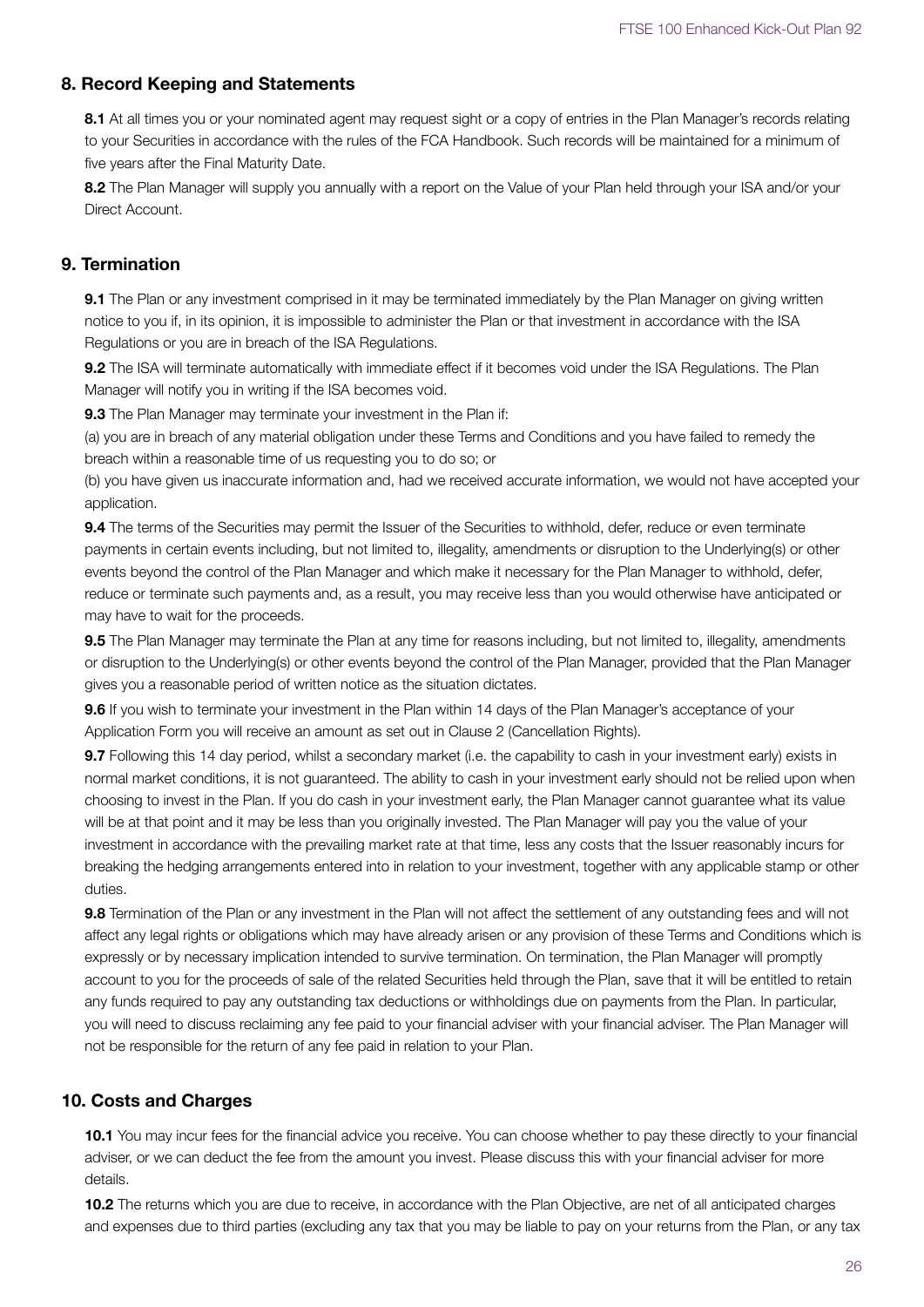deductions or withholdings due on payments from the Plan (not currently anticipated) and any fees agreed between you and your financial adviser). The overall service costs total 2.73% (£27.30). The overall financial instruments cost is 0% (£0). This information is based on an illustrative nominal amount of £1,000 invested. No other charges are anticipated. If you terminate your Plan before maturity, no further charges will be deducted; however, you may not recover the original amount invested. We will also deduct any associated selling costs and transfer taxes including stamp duty or stamp duty reserve tax to the extent applicable. Please note that it is possible that you will be liable to pay additional taxes or costs that are not paid, or imposed, by us. You will need to discuss reclaiming any fee paid to your financial adviser with your financial adviser. The Plan Manager is not responsible for rebating any such fee.

# **11. Variation of Terms and Conditions**

**11.1** The Plan Manager may vary these Terms and Conditions by giving you reasonable written notice:

(a) to comply with any changes to the ISA Regulations, other relevant legislation, HMRC practice, the FCA Rules and PRA Rules (or to the way they are applied);

(b) to make them fairer to you or to correct a mistake (provided that this correction would not adversely affect your rights); or

(c) in order to manage your Plan more effectively, or to introduce additional facilities or options within your Plan (provided that we can only make such changes if they do not adversely affect your rights).

The Plan Manager will notify you of any such change as soon as is reasonably practicable after the change has been made, if you have not been given prior notice.

# **12. Exclusion of Liability**

**12.1** The Plan Manager will exercise due care and diligence in managing your Plan. However, the Plan Manager will not be liable to you:

(a) for any default by Investec Wealth and Investment Limited, or any securities depository with whom your Securities are deposited, or for any fraud, negligence or wilful default on the part of Investec Wealth and Investment Limited or any such securities depository or other third party;

(b) for any loss, depreciation or fluctuation in the Value of the Securities held within your Plan, except as a result of fraud, negligence or wilful default by the Plan Manager or its agents;

(c) if the Plan Manager cannot carry out its responsibilities because of circumstances beyond its reasonable control; or (d) for the acts or omissions of any professional adviser who arranged your Investment in the Plan.

**12.2** The Plan Manager will exercise its authority under these Terms and Conditions in an appropriate way. However, whilst the Securities will be structured with a view to meeting the Plan Objective, the Plan Manager is unable to (and does not) guarantee that the Plan Objective will be met. In particular, you acknowledge that your entitlement under the Plan is dependent on the exact terms of issue of the Securities. These may contain provisions allowing for:

(a) adjustments to the timing of calculation of entitlements; and

(b) the termination of the Securities, including (without limitation) in circumstances where the Plan Manager is in default.

**12.3** No provision in these Terms and Conditions will operate so as to exclude or limit the liability of the Plan Manager and/ or the Issuer to the extent that this would be prohibited by law or the FCA Rules and PRA Rules.

# **13. No Security over the Plan**

**13.1** At all times during the continuance of the Plan, you will remain the beneficial owner of the Securities held in the Plan and the Securities must not be used as security for a loan or any other financial arrangements.

# **14. Partial Withdrawals and ISA Transfers**

**14.1** Partial withdrawals or partial ISA transfers are permitted in normal market conditions subject to a minimum of GBP 3,000 remaining invested in the Plan. Any returns at maturity will be subject to the remaining amount invested in the Plan. **14.2** Subject to Clause 9, on your instructions and within the time frame stipulated by you, an ISA or part of an ISA, shall be transferred to another ISA Manager.

**14.3** Subject to Clause 9, on your instructions and within the time frame stipulated by you, all or part of the Securities held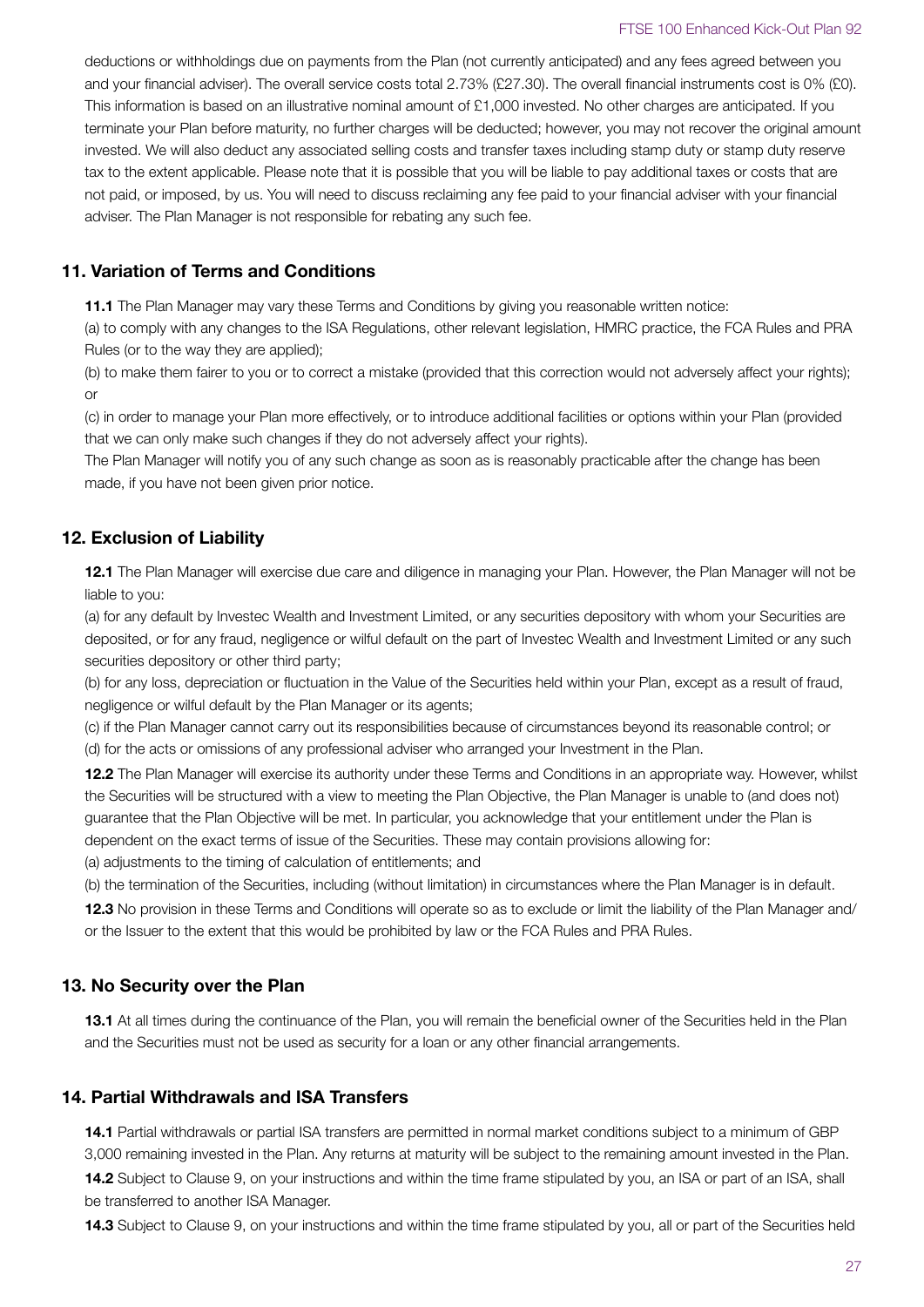in the ISA and proceeds arising from those Securities shall be transferred or paid to you.

#### **15. Telephone Recording**

**15.1** For your security and for training and monitoring purposes telephone conversations will be recorded.

#### **16. Communication**

**16.1** The Plan Manager will always write and speak to you in English.

#### **17. Confidentiality**

**17.1** Subject to Clause 17.2, we will not, without your consent, use or disclose any information relating to your affairs, business, investments, finances or other matters of a confidential nature except to the extent that such use or disclosure is required by law or any regulatory authority or is necessary to enable us to properly perform our obligations pursuant to the Plan.

**17.2** The obligations in this Clause 17 will not apply to any confidential information we hold otherwise than as a result of these Terms and Conditions and the Plan, or that becomes public without any breach by us of our confidentiality obligation under these Terms and Conditions. To be clear, we are also expressly allowed to disclose confidential information if we are required or requested to do so by a relevant regulatory or tax authority or under any applicable law.

**17.3** We are not obliged to disclose to you or to take into consideration or use for your benefit any fact, matter or thing: (a) if in our reasonable opinion disclosure of the information would or might be a breach of duty or confidence to any other person or may make our employees liable to criminal or civil proceedings; or

(b) which comes to the notice of an officer, employee or agent of the Plan Manager but does not come to the actual notice of the Individual or Individuals with whom we are dealing.

**17.4** For the avoidance of doubt, the provisions of this Clause 17 will apply to you and us even after this Plan has ended.

# **18. Data Protection**

**18.1** Investec Bank plc and its subsidiaries ("Investec") recognise and respect the privacy and data protection rights of individuals with regards to personal data (i.e. information that directly or indirectly identifies an individual). We may use your personal data to (including but not limited to): provide you with goods and/or services you request from us, manage your accounts, make decisions, detect and prevent fraud and money laundering, fulfil any contractual relationship with you, undertake analysis and assessment, ensure that we comply with legal and regulatory requirements and/or for other purposes where in our legitimate interests.

For further details as to how Investec uses your information, please refer to our Data Protection Notice which is available at the following link: www.investec.com/cib-dataprotection

All enquiries, requests or concerns relating to the processing of your personal data and/or to ask for a printed copy of the Data Protection Notice, should be sent to the Data Protection Officer at Investec Bank plc, 30 Gresham Street, London, EC2V 7QP or by email to dataprotection@investec.co.uk

**18.2** We may also process personal data that you have provided or in the future provide to us in relation to your employees and other individuals in connection with these Terms and Conditions or the Services which we provide to you. Accordingly, you represent and warrant that:

(a) your disclosure to us of any personal data relating to individuals other than yourself was or will be made in accordance with all applicable data protection and data privacy laws, and those data are accurate, up to date and relevant when disclosed;

(b) before providing any personal data to us, you have (or will at the time of disclosure have) been provided with a copy of our data protection notice (as amended from time to time) to that individual and;

(c) if from time to time we provide you with a replacement version of the Data Protection Notice, you will provide a copy to any individual whose personal data you have provided to us.

**18.3** For the avoidance of doubt, the provisions of this Clause 18 will apply to you and us even after this Plan has ended.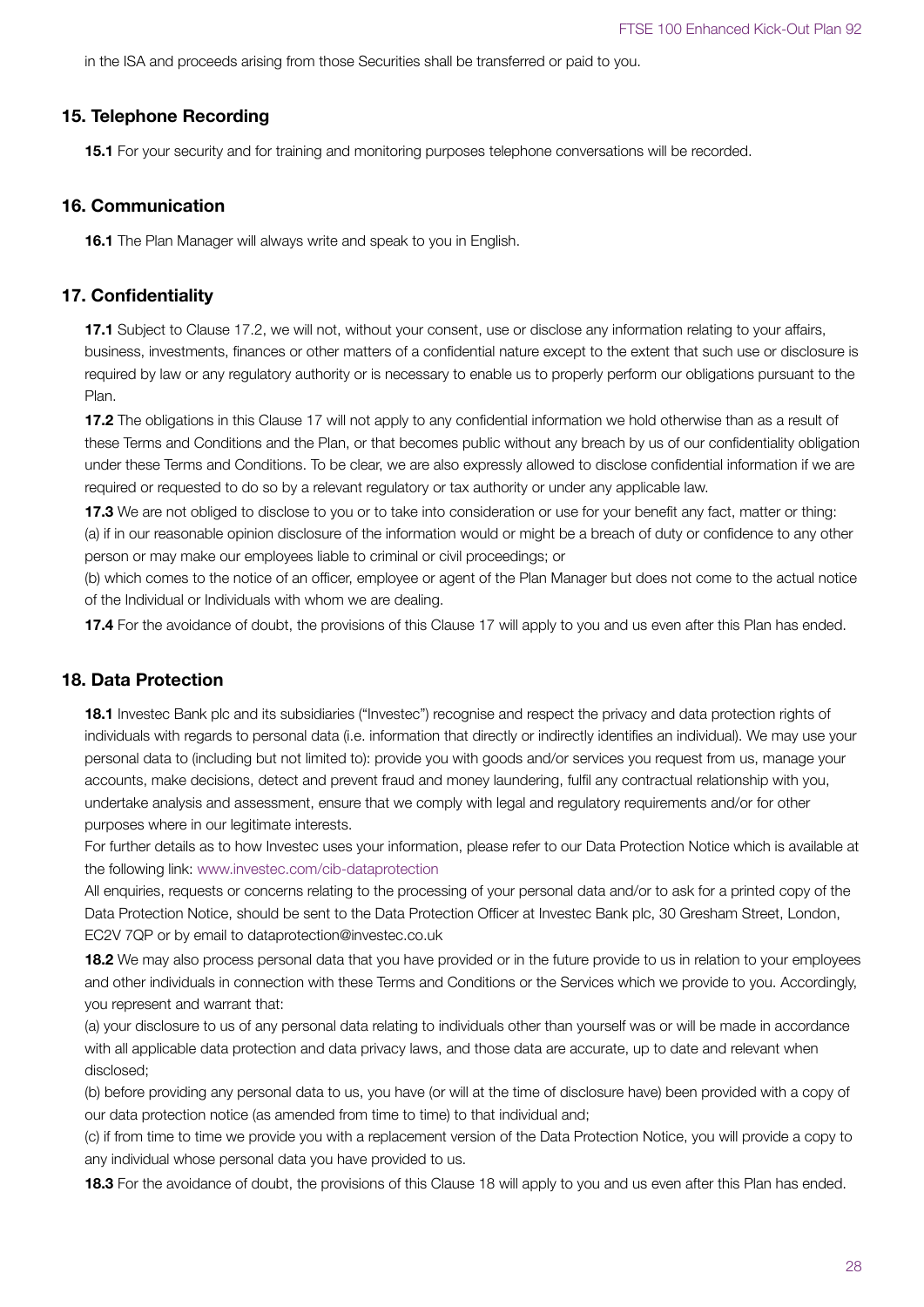# **19. Events beyond the Plan Manager's reasonable control**

**19.1** In the event of any failure, interruption or delay in the performance of its obligations resulting from, amongst other things, breakdown, failure or malfunction of any telecommunications or computer service, industrial disputes, failure of any third party to carry out its obligations, acts of governmental or supranational authorities, or any other event or circumstance whatsoever not reasonably within its control, the Plan Manager may be unable to fulfil its financial responsibilities in the market and your ability to realise your investment may be restricted. The Plan Manager shall not be liable or have any responsibility of any kind for any loss or damage you incur or suffer as a result.

## **20. No Restriction on Investment Services**

**20.1** Nothing in these Terms and Conditions shall restrict the Plan Manager's right to provide investment services to others.

# **21. Money Laundering**

**21.1** All transactions relating to this Plan are covered by the Proceeds of Crime Act 2002 and the Money Laundering Regulations 2017 (as amended from time to time) and the guidance notes provided by the Joint Money Laundering Steering Group. The Plan Manager is responsible for compliance with these regulations. You may be asked for proof of identity and evidence of address when investing or on maturity of the Plan. The Plan Manager may also make enquiries of third parties in verifying identity. This would include electronic verification through a third party provider.

**21.2** For business received from overseas countries/territories whose money laundering legislation is not deemed to be comparable with the Money Laundering Legislation imposed on the Plan Manager, the Plan Manager reserves the right to request enhanced evidence of identity/address.

# **22. HMRC**

22.1 You authorise the Plan Manager to provide HMRC with all relevant particulars of the Direct Account, ISA and its investments which HMRC may reasonably request at any time.

## **23. Governing Law**

**23.1** These Terms and Conditions and all non-contractual obligations arising out of or in connection with them shall be governed by English law and will become effective on acceptance by the Plan Manager of your signed Application Form.

# **24. Purchase of Securities**

24.1 On the Start Date, the Plan Manager will purchase Securities for your Plan. The Securities will have been specifically structured to match the Plan Objective. Securities are purchased on your behalf and the Plan Manager will not be obliged to account for any interest earned pending settlement. Investment in the Plan will not commit your funds to any extent beyond the amount invested by you.

**24.2** When the Plan Manager purchases and sells Securities in accordance with these Terms and Conditions, it will always be acting as your agent, and not as the agent of the Issuer.

## **25. Custody of Securities**

25.1 You will be, and will remain, beneficial owner of the Securities in your Plan, but such Securities will be held collectively by the Custodian, and documents of title, if any, will be kept in the custody of the Custodian. The Plan Manager remains fully responsible for the custody of the Securities. The Plan Manager may, at its reasonable discretion, agree to such alternative custodial arrangements as it may determine from time to time without notice to you. Such documents of title shall not be lent to any third party and money may not be borrowed on your behalf against the security of those documents.

25.2 Unless alternative arrangements are made in accordance with the above, your Securities will be held collectively in an account with the Custodian, which means that although the amount of Securities that you hold will be recorded and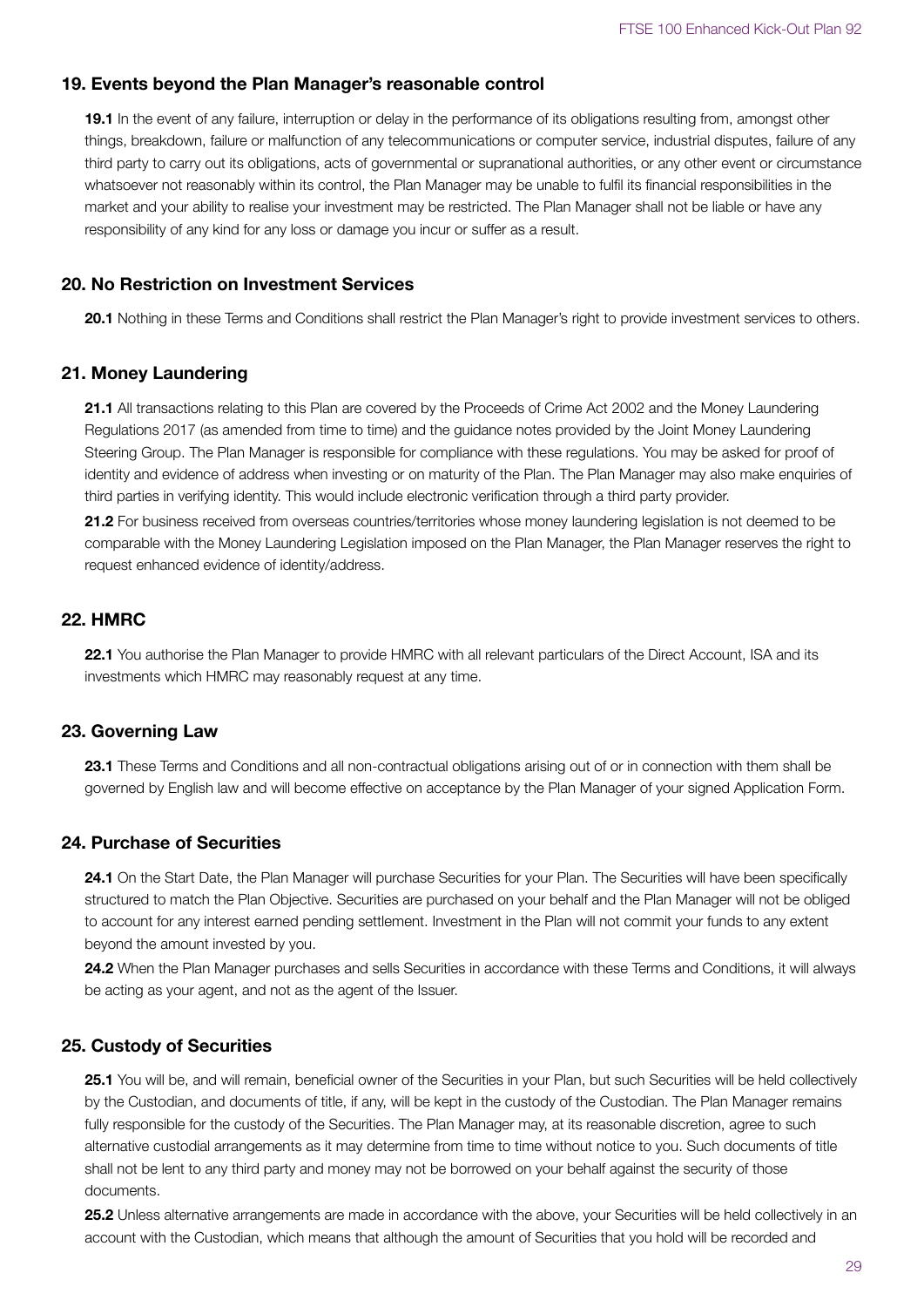separately identified by the Plan Manager, your holding may not be identifiable by separate documents or certificates of title. Therefore, in the event of default on the part of the Plan Manager or the relevant Custodian, any irreconcilable shortfall in the Securities may be shared pro rata among all investors whose Securities are held with the Custodian. We are responsible to you for our own actions and those of the Custodian.

# **26. Voting Rights**

**26.1** Unless alternative custodial arrangements are agreed as above, Investec Wealth and Investment Limited will hold the voting rights (if any) in relation to the Securities in your Plan. Investec Wealth and Investment Limited will have the right to exercise such voting rights (or abstain from exercising them) at its discretion. If you wish, however, you may request the Plan Manager to arrange for you to attend (and vote at) meetings of holders of Securities in relation to your investment in the Plan which is an ISA, to the extent that this is permitted by the terms of the relevant instrument for the Securities concerned. If you request, and your Plan is an ISA, the Plan Manager will send you copies of the annual report and accounts and any offering circular, prospectus or other information which is issued to holders of Securities in your Plan. To make this request, please write to Investec Structured Products, 30 Gresham Street, London EC2V 7QP.

# **Selling Restrictions**

#### **Isle of Man**

Investec is not subject to approval or regulation by the Isle of Man Financial Supervision Commission (the 'Commission') and the Commission does not vouch for the correctness of any statements made or opinions expressed with regard to it.

This Plan may only be offered or sold to an Isle of Man person (as defined in the Isle of Man Regulated Activities Order 2011 (as amended) (the 'Order')) by:

(a) persons holding an appropriate investment business licence issued by the Commission under section 7 of the Isle of Man Financial Services Act 2008 (the 'Isle of Man FSA'); or

(b) persons falling within the definition of an 'overseas person' within the meaning of the Order and who are authorised to offer the Plan by a regulator outside the Isle of Man and either:

(i) the offer or sale of this Plan is the direct result of an approach made to an overseas person by or on behalf of the Isle of Man person which has not been solicited by the overseas person (otherwise than by means of an advertisement which is neither targeted at Isle of Man persons nor disseminated by a medium which is targeted at Isle of Man persons); or

(ii) the Isle of Man person:

(A) holds a licence issued by the Commission under section 7 of the Isle of Man FSA to carry on, or hold himself/itself out as carrying on, a regulated activity; or

(B) is a person falling within the exclusion 2(r) contained in Schedule 1 of the Order; or

(C) is a person whose ordinary business activities involves him/it in acquiring, holding, managing or disposing of shares or debentures (as principal or agent), for the purposes of his/its business.

#### **Guernsey**

This Plan may only be offered or sold in or from within the Bailiwick of Guernsey either (i) by persons licensed to do so under the Protection of Investors (Bailiwick of Guernsey) Law, 1987 (as amended) (the 'POI Law'); (ii) to persons licensed under the POI Law; or (iii) to persons licensed etc under the Insurance Business (Bailiwick of Guernsey) Law, 2002, the Banking Supervision (Bailiwick of Guernsey) Law, 1994, or the Regulation of Fiduciaries, Administration Businesses and Company Directors,. (Bailiwick of Guernsey) Law, 2000.

#### **Jersey**

This brochure is a 'Financial Services Advertisement' for the purposes of the Financial Services (Jersey) Law 1998 and complies with the Financial Services (Advertising) (Jersey) Order 2008.

Investec Bank plc does not hold a consent under the control of borrowing (Jersey) Order 1958 ('COBO'); however, this brochure may be circulated in Jersey pursuant to COBO on the basis that this offer is 'valid in the United Kingdom' and is circulated in Jersey only to persons similar to those to whom, and in a similar manner to that in which, it is for the time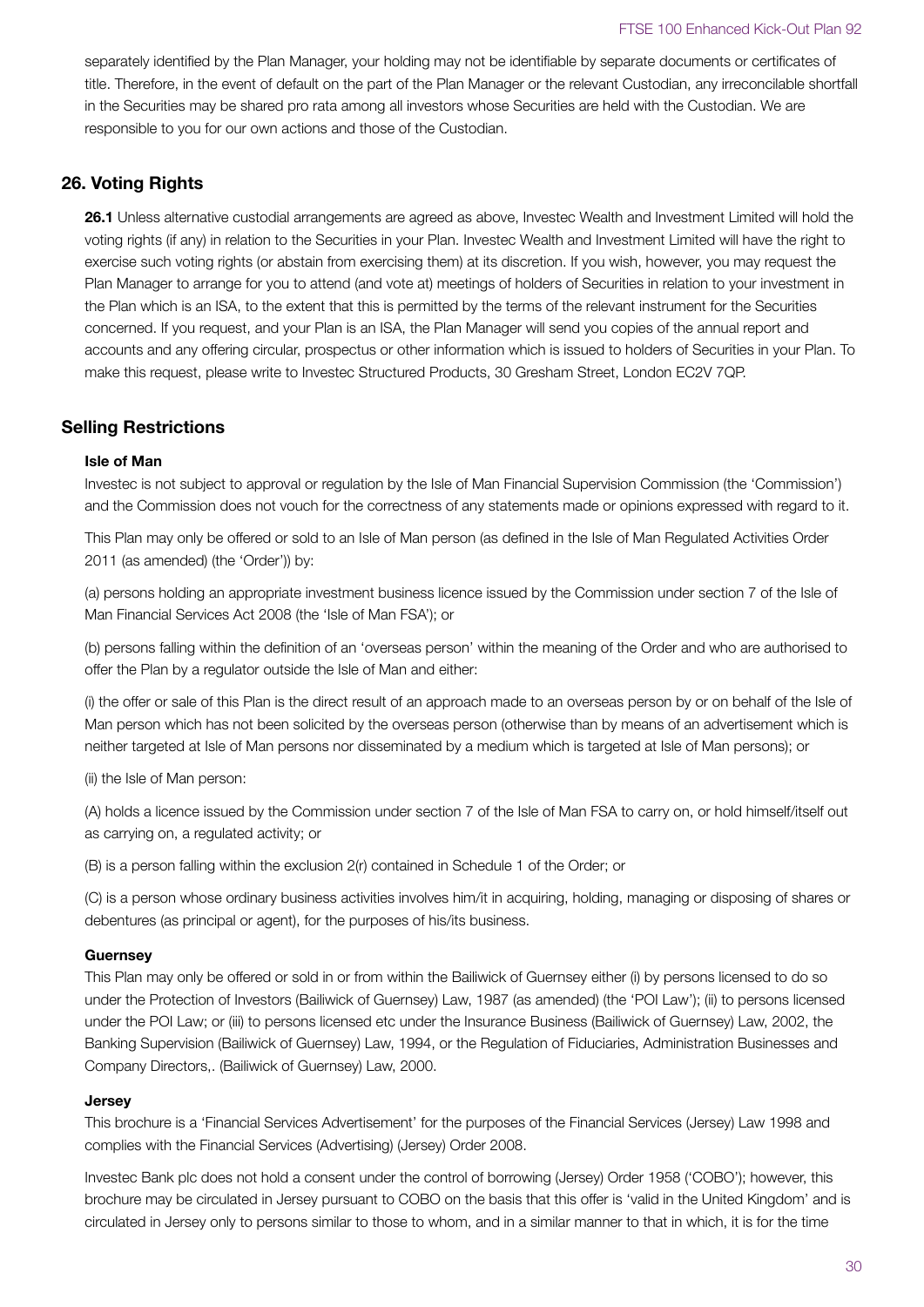being circulated in the United Kingdom and that the company does not have a 'relevant connection' with Jersey, as such terms are defined in COBO.

# **United States**

This Plan is not available to persons in the U.S. or to a U.S. Person as defined in this brochure.